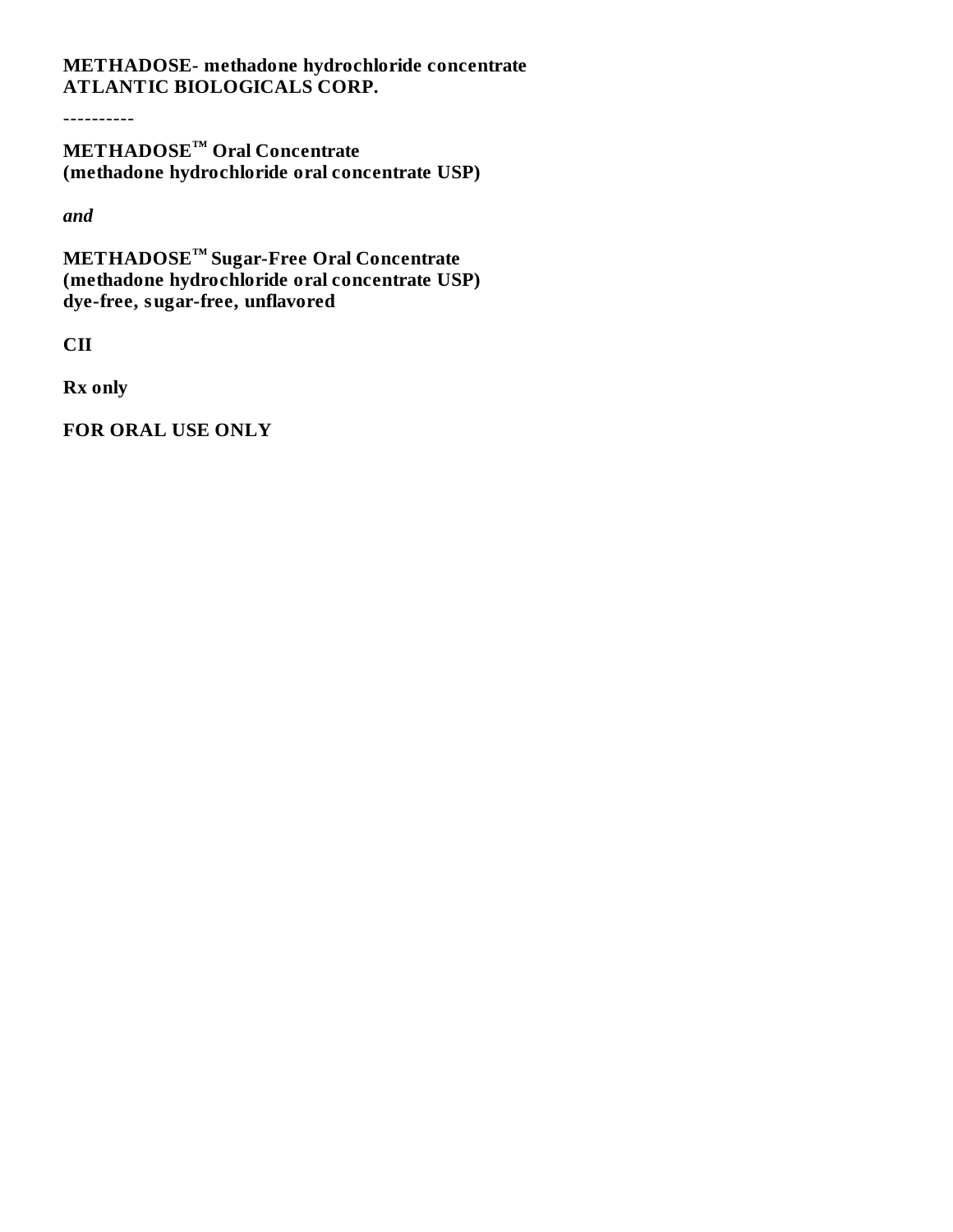#### **WARNING: LIFE-THREATENING RESPIRATORY DEPRESSION, LIFE-THREATENING QT PROLONGATION, ACCIDENTAL INGESTION, ABUSE POTENTIAL INTERACTIONS WITH DRUGS AFFECTING CYTOCHROME P450 ISOENZYMES and TREATMENT FOR OPIOID ADDICTION**

#### **Life-Threatening Respiratory Depression**

**Respiratory depression, including fatal cas es, have been reported during initiation and conversion of patients to methadone, and even when the drug has been us ed as recommended and not misus ed or abus ed (***see* **WARNINGS). Proper dosing and titration are ess ential and METHADOSE should only be pres cribed by healthcare professionals who are knowledgeable in the us e of methadone for detoxification and maintenance treatment of opioid addiction. Monitor for respiratory depression, especially during initiation of METHADOSE or following a dos e increas e. The peak respiratory depressant effect of methadone occurs later, and persists longer than the peak pharmacologic effect, especially during the initial dosing period (***see* **WARNINGS).**

#### **Risks From Concomitant Us e With Benzodiazepines or Other CNS Depressants**

**Concomitant us e with benzodiazepines or other central nervous system (CNS) depressants, including alcohol, is a risk factor for respiratory depression and death (***see* **WARNINGS***and* **PRECAUTIONS).**

- **Res erve concomitant pres cribing of benzodiazepines or other CNS depressants in**  $\bullet$ **patients in methadone treatment to thos e for whom alternatives to benzodiazepines or other CNS depressants are inadequate.**
- **Follow patients for signs and symptoms of respiratory depression and s edation. If the patient is visibly s edated, evaluate the caus e of s edation and consider delaying or omitting daily methadone dosing.**

#### **Life-Threatening QT Prolongation**

**QT interval prolongation and s erious arrhythmia (torsades de pointes) have occurred during treatment with methadone (***see* **WARNINGS). Most cas es involve patients being treated for pain with large, multiple daily dos es of methadone, although cas es have been reported in patients receiving dos es commonly us ed for maintenance treatment of opioid addiction. Clos ely monitor patients with risk factors for development of prolonged QT interval, a history of cardiac conduction abnormalities, and thos e taking medications affecting cardiac conduction for changes in cardiac rhythm during initiation and titration of METHADOSE (***see* **WARNINGS).**

#### **Accidental Ingestion**

**Accidental ingestion of METHADOSE, especially by children, can result in fatal overdos e of methadone (***see* **WARNINGS).**

#### **Misus e, Abus e, and Diversion of Opioids**

**METHADOSE contains methadone, an opioid agonist and Schedule II controlled substance with an abus e liability similar to other opioid agonists, legal or illicit (***see* **WARNINGS).**

#### **Interactions with Drugs Affecting Cytochrome P450 Isoenzymes**

**The concomitant us e of METHADOSE with all cytochrome P450 3A4, 2B6, 2C19, 2C9 or 2D6 inhibitors may result in an increas e in methadone plasma concentrations, which could caus e potentially fatal respiratory depression. In addition, dis continuation of concomitantly us ed cytochrome P450 3A4 2B6, 2C19, or 2C9 inducers may also result in an increas e in methadone plasma concentration. Follow patients clos ely for respiratory depression and s edation, and consider dosage reduction with any changes of concomitant medications that can result in an increas e in methadone levels (***see***WARNINGS** *and* **PRECAUTIONS, Drug Interactions).**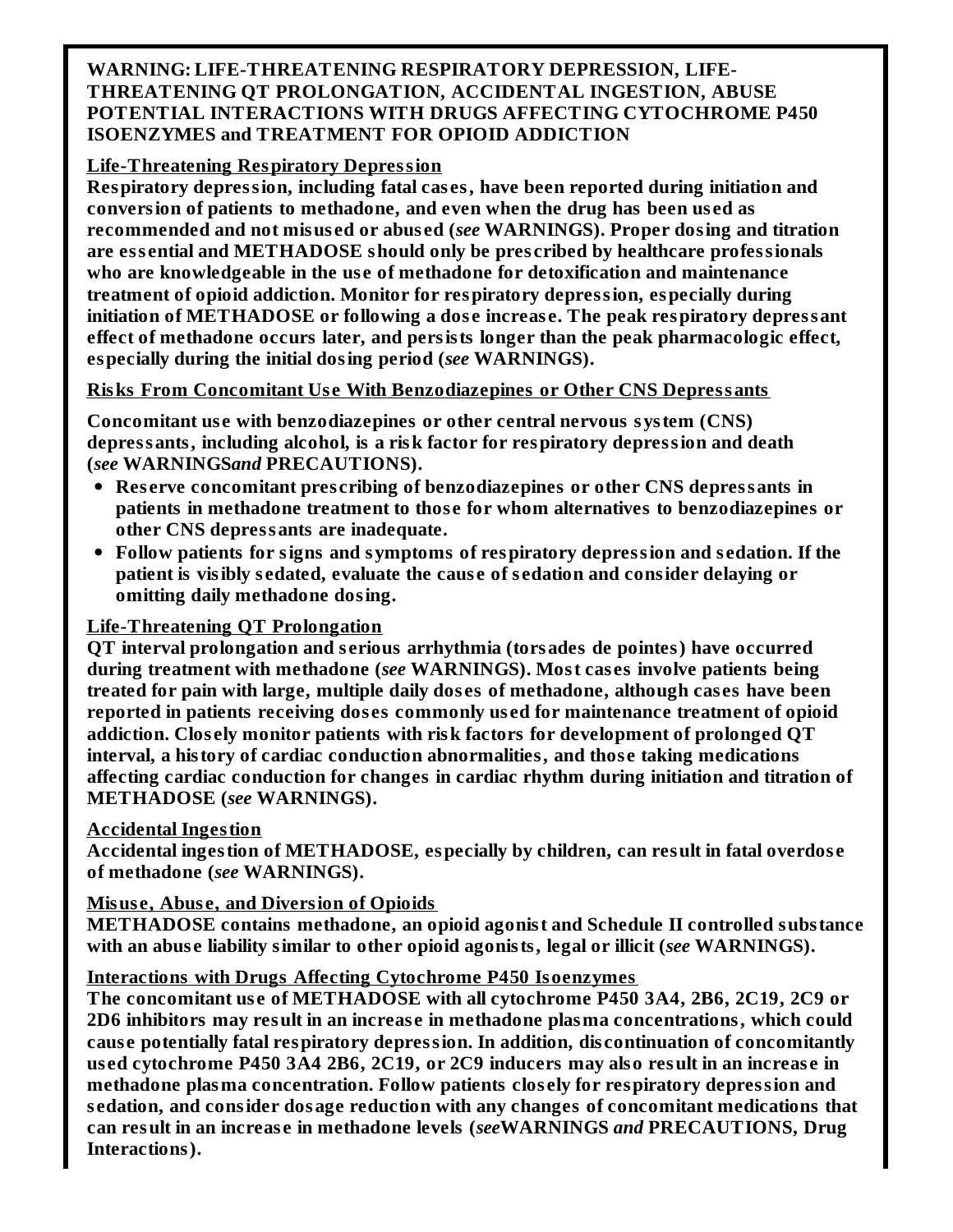**Conditions for Distribution and Us e of Methadone Products for the Treatment of Opioid Addiction For detoxification and maintenance of opioid dependence, methadone should be administered in accordance with the treatment standards cited in 42 CFR Section 8, including limitations on unsupervis ed administration (***see* **DOSAGE AND ADMINISTRATION).**

#### **DESCRIPTION**

 $\text{METHADOSE}^{\text{TM}}$  Oral Concentrate (methadone hydrochloride oral concentrate USP) contains methadone, an opioid agonist, and is available as a cherry flavored liquid concentrate for oral administration. METHADOSE™ Sugar-Free Oral Concentrate (methadone hydrochloride oral concentrate USP) is a dye-free, sugar-free, unflavored liquid concentrate of methadone hydrochloride for oral administration. Each liquid concentrate contains 10 mg of methadone hydrochloride per mL.

Methadone hydrochloride is chemically described as 3-heptanone, 6-(dimethylamino)- 4,4-diphenyl-, hydrochloride. Methadone hydrochloride is a white, essentially odorless, bitter-tasting crystalline powder. It is very soluble in water, soluble in isopropanol and in chloroform, and practically insoluble in ether and in glycerine. It is present in METHADOSE as the racemic mixture. Methadone hydrochloride has a melting point of 235°C, a pKa of 8.25 in water at 20°C, a solution (1 part per 100) pH between 4.5 and 6.5, a partition coefficient of 117 at pH 7.4 in octanol/water. Its structural formula is:



Other ingredients of METHADOSE oral concentrate: artificial cherry flavor, citric acid anhydrous, FD&C Red No 40, D&C Red No 33, methylparaben, poloxamer 407, propylene glycol, propylparaben, purified water, sodium citrate dihydrate, sucrose.

Other ingredients of METHADOSE sugar-free oral concentrate: citric acid anhydrous, purified water, sodium benzoate.

#### **CLINICAL PHARMACOLOGY**

#### **Mechanism of Action**

Methadone hydrochloride is a mu-agonist; a synthetic opioid analgesic with multiple actions qualitatively similar to those of morphine, the most prominent of which involves the central nervous system and organs composed of smooth muscle. The principal therapeutic uses for methadone are analgesia and detoxification or maintenance treatment in opioid addiction. The methadone abstinence syndrome, although qualitatively similar to that of morphine, differs in that the onset is slower, the course is more prolonged, and the symptoms are less severe.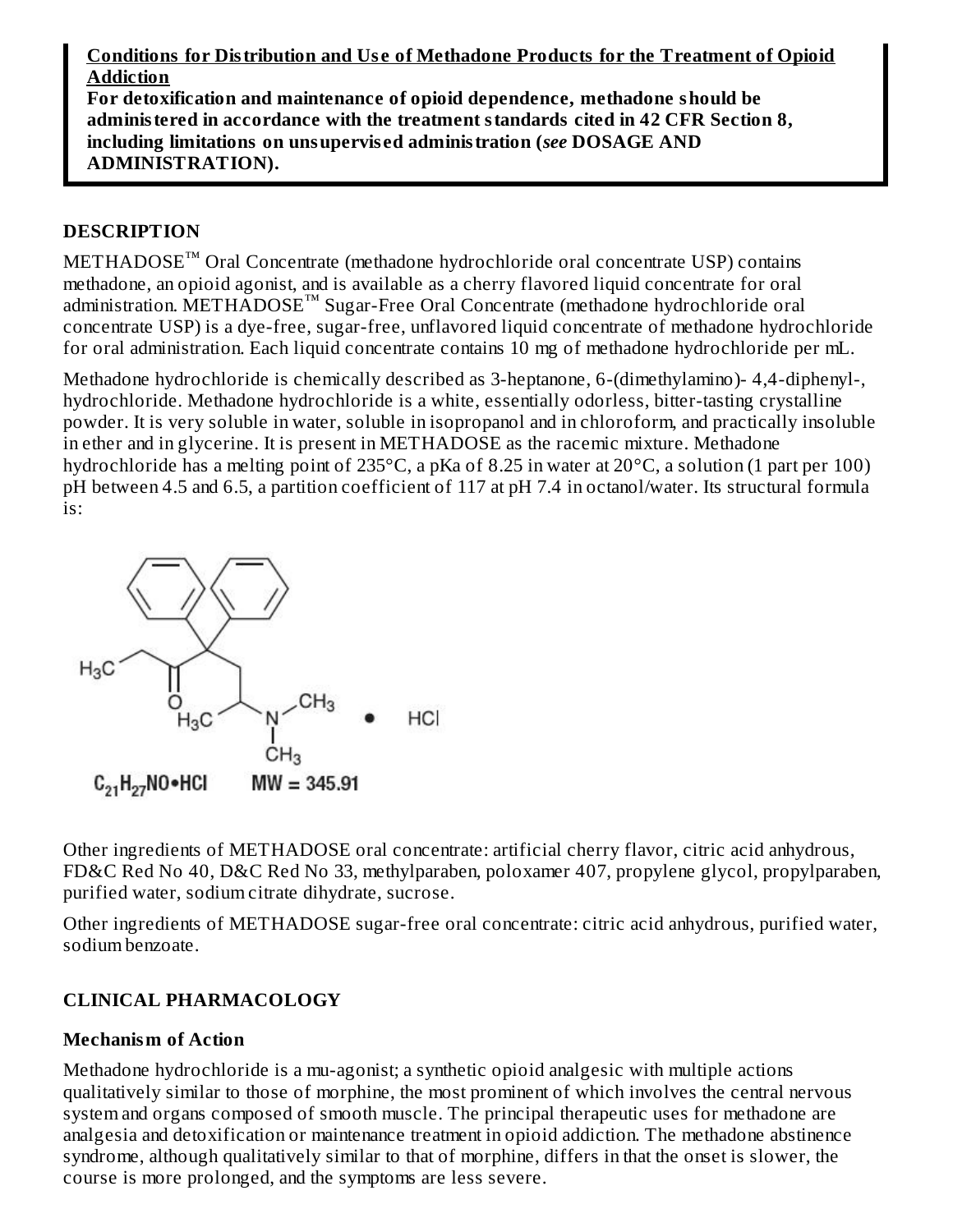Some data also indicate that methadone acts as an antagonist at the N-methyl-D-aspartate (NMDA) receptor. The contribution of NMDA receptor antagonism to methadone's efficacy is unknown.

### **Pharmacodynamics**

## **Effects on the Central Nervous System**

Methadone produces respiratory depression by direct action on brain stem respiratory centers. The respiratory depression involves a reduction in the responsiveness of the brain stem respiratory centers to both increases in carbon dioxide tension and electrical stimulation.

Methadone causes miosis, even in total darkness. Pinpoint pupils are a sign of opioid overdose but are not pathognomonic (e.g., pontine lesions of hemorrhagic or ischemic origins may produce similar findings). Marked mydriasis rather than miosis may be seen due to hypoxia in overdose situations.

Some NMDA receptor antagonists have been shown to produce neurotoxic effects in animals.

## **Effects on the Gastrointestinal Tract and Other Smooth Mus cle**

Methadone causes a reduction in motility associated with an increase in smooth muscle tone in the antrum of the stomach and duodenum. Digestion of food in the small intestine is delayed and propulsive contractions are decreased. Propulsive peristaltic waves in the colon are decreased, while tone is increased to the point of spasm, resulting in constipation. Other opioid-induced effects may include a reduction in biliary and pancreatic secretions, spasm of sphincter of Oddi, and transient elevations in serum amylase.

### **Effects on the Cardiovas cular System**

Methadone produces peripheral vasodilation, which may result in orthostatic hypotension or syncope. Manifestations of histamine release and/or peripheral vasodilation may include pruritus, flushing, red eyes, sweating, and/or orthostatic hypotension.

### **Effects on the Endocrine System**

Opioids inhibit the secretion of adrenocorticotropic hormone (ACTH), cortisol, and luteinizing hormone (LH) in humans. They also stimulate prolactin, growth hormone (GH) secretion, and pancreatic secretion of insulin and glucagon.

Chronic use of opioids may influence the hypothalamic-pituitary-gonadal axis, leading to androgen deficiency that may manifest as low libido, impotence, erectile dysfunction, amenorrhea, or infertility. The causal role of opioids in the clinical syndrome of hypogonadism is unknown because the various medical, physical, lifestyle, and psychological stressors that may influence gonadal hormone levels have not been adequately controlled for in studies conducted to date.

### **Effects on the Immune System**

Opioids have been shown to have a variety of effects on components of the immune system in *in vitro* and animal models. The clinical significance of these findings is unknown. Overall, the effects of opioids appear to be modestly immunosuppressive.

### **Concentration-Advers e Reaction Relationships**

There is a relationship between increasing methadone plasma concentration and increasing frequency of dose-related opioid adverse reactions such as nausea, vomiting, CNS effects, and respiratory depression. In opioid-tolerant patients, the situation may be altered by the development of tolerance to opioid-related adverse reactions.

### **Pharmacokinetics**

### **Absorption**

Following oral administration the bioavailability of methadone ranges between 36 to 100% and peak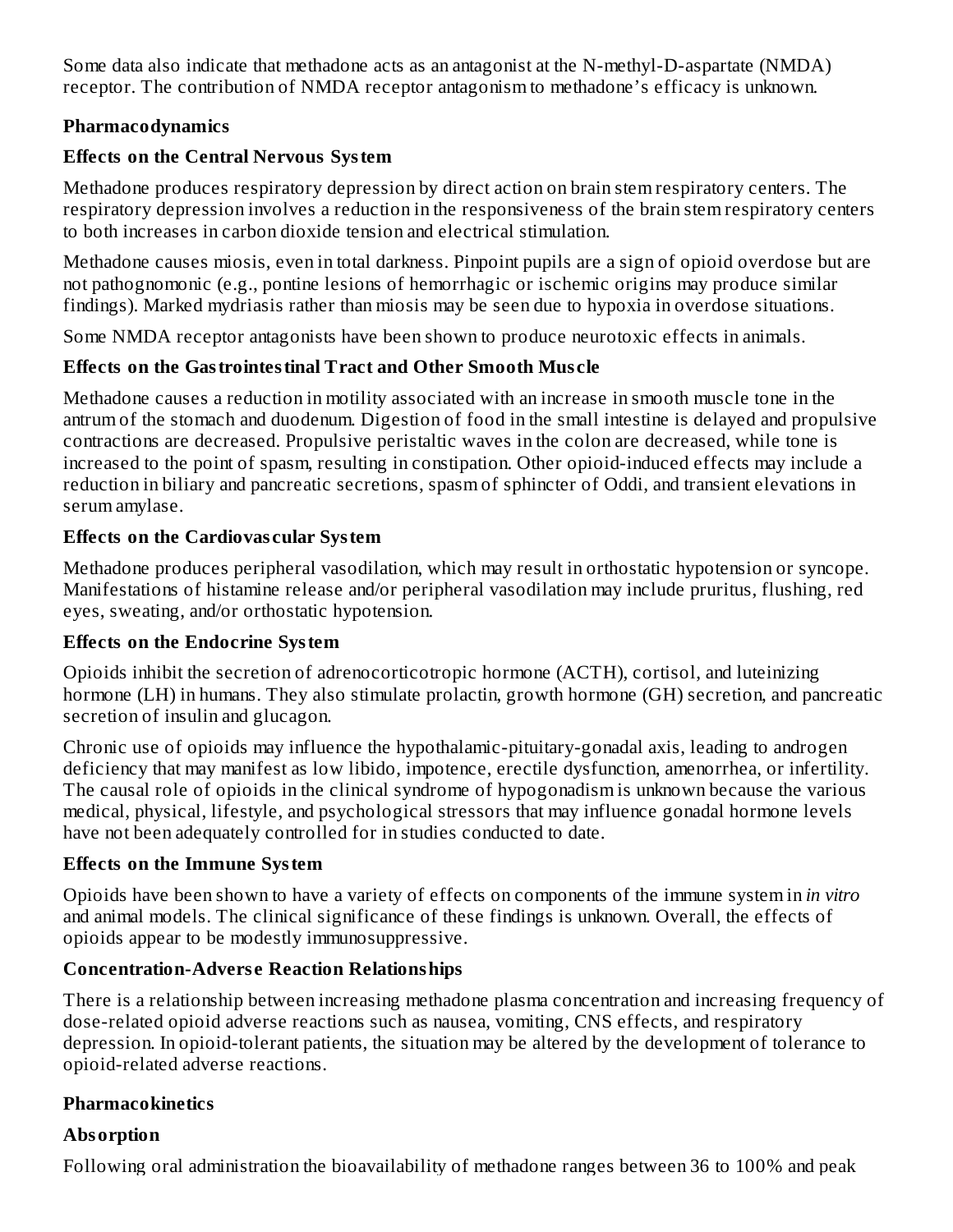plasma concentrations are achieved between 1 and 7.5 hours. Dose proportionality of methadone pharmacokinetics is not known. However, after administration of daily oral doses ranging from 10 to 225 mg, the steady-state plasma concentrations ranged between 65 to 630 ng/mL and the peak concentrations ranged between 124 to 1255 ng/mL. Effect of food on the bioavailability of methadone has not been evaluated.

## **Distribution**

Methadone is a lipophilic drug and the steady-state volume of distribution ranges between 1.0 to 8.0 L/kg. In plasma, methadone is predominantly bound to  $\alpha_1$ -acid glycoprotein (85% to 90%). Methadone is secreted in saliva, breast milk, amniotic fluid and umbilical cord plasma.

## **Metabolism**

Methadone is primarily metabolized by N-demethylation to an inactive metabolite, 2-ethylidene-1, 5 dimethyl-3,3-diphenylpyrrolidene (EDDP). Cytochrome P450 enzymes, primarily CYP3A4, CYP2B6, CYP2C19, CYP2C9 and CYP2D6, are responsible for conversion of methadone to EDDP and other inactive metabolites, which are excreted mainly in the urine.

## **Excretion**

The elimination of methadone is mediated by extensive biotransformation, followed by renal and fecal excretion. Published reports indicate that after multiple dose administration the apparent plasma clearance of methadone ranged between 1.4 and 126 L/h, and the terminal half-life (T<sub>1/2</sub>) was highly variable and ranged between 8 and 59 hours in different studies. Since methadone is lipophilic, it has been known to persist in the liver and other tissues. The slow release from the liver and other tissues may prolong the duration of methadone action despite low plasma concentrations.

#### **Specific Populations Us e During Pregnancy**

The disposition of oral methadone has been studied in approximately 30 pregnant patients in the second and third trimesters. Elimination of methadone was significantly changed in pregnancy. Total body clearance of methadone was increased in pregnant patients compared to the same patients postpartum or to non-pregnant opioid-dependent women. The terminal half-life of methadone is decreased during second and third trimesters. The decrease in plasma half-life and increased clearance of methadone resulting in lower methadone trough levels during pregnancy can lead to withdrawal symptoms in some pregnant patients. The dosage may need to be increased or the dosing interval decreased in pregnant patients receiving methadone (*see* **PRECAUTIONS, Pregnancy, Labor and Delivery,** *and* **DOSAGE AND ADMINISTRATION**).

### **Hepatic Impairment**

Methadone has not been extensively evaluated in patients with hepatic insufficiency. Methadone is metabolized by hepatic pathways, therefore patients with liver impairment may be at risk of accumulating methadone after multiple dosing.

### **Renal Impairment**

Methadone pharmacokinetics have not been extensively evaluated in patients with renal insufficiency. Unmetabolized methadone and its metabolites are excreted in urine to a variable degree. Methadone is a basic (pKa=9.2) compound and the pH of the urinary tract can alter its disposition in plasma. Urine acidification has been shown to increase renal elimination of methadone. Forced diuresis, peritoneal dialysis, hemodialysis, or charcoal hemoperfusion have not been established as beneficial for increasing the elimination of methadone or its metabolites.

#### **Sex**

The pharmacokinetics of methadone have not been evaluated for sex specificity.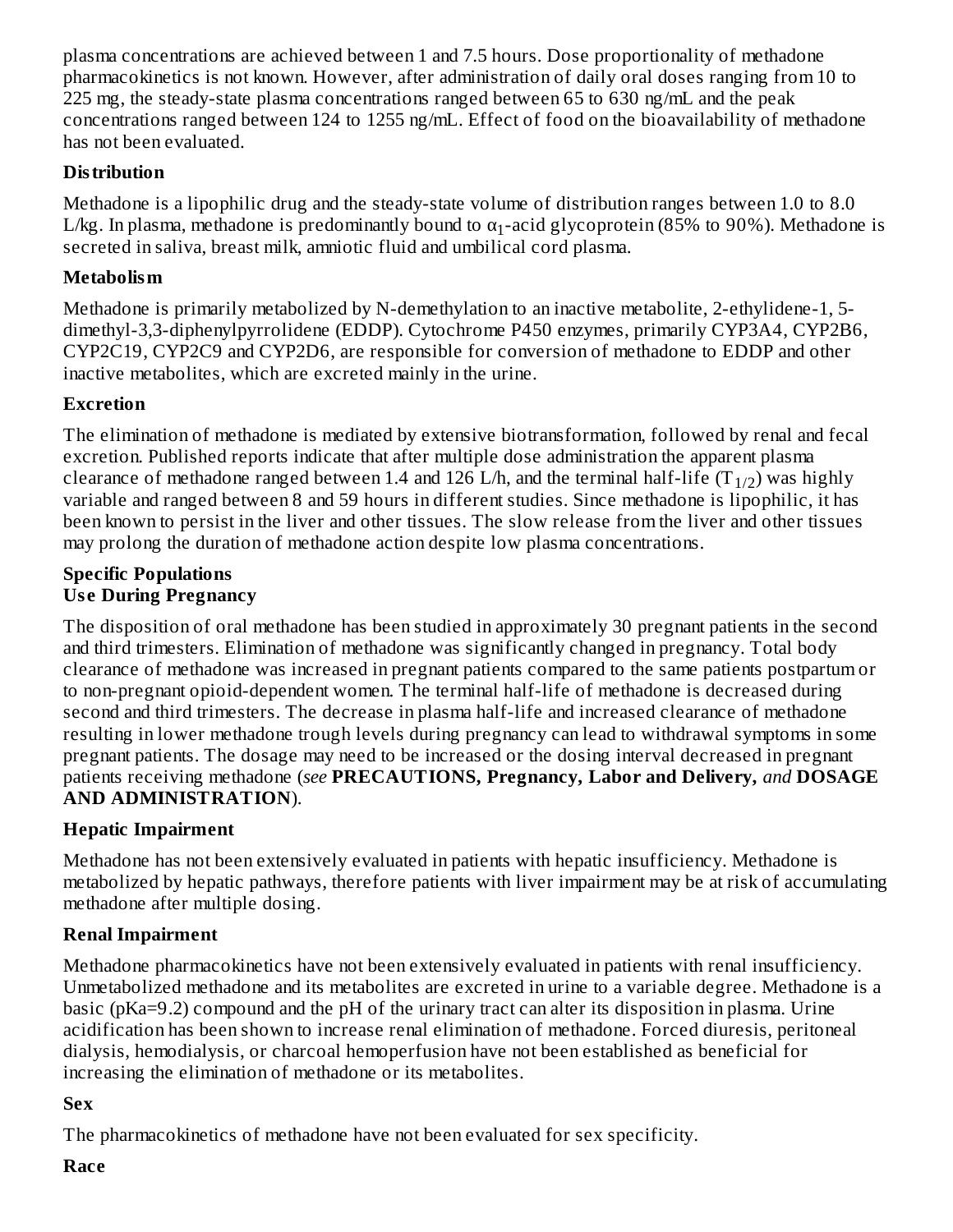The pharmacokinetics of methadone have not been evaluated for race specificity.

## **Age**

## **Geriatric Population**

The pharmacokinetics of methadone have not been evaluated in the geriatric population.

## **Pediatric Population**

The pharmacokinetics of methadone have not been evaluated in the pediatric population.

#### **Drug Interaction Studies Cytochrome P450 Interactions**

Methadone undergoes hepatic N-demethylation by cytochrome P450 isoforms, principally CYP3A4, CYP2B6, CYP2C19, CYP2C9 and CYP2D6. Coadministration of methadone with inducers of these enzymes may result in more rapid methadone metabolism, and potentially, decreased effects of methadone. Conversely, administration with CYP inhibitors may reduce metabolism and potentiate methadone's effects. Pharmacokinetics of methadone may be unpredictable when coadministered with drugs that are known to both induce and inhibit CYP enzymes. Although anti-retroviral drugs such as efavirenz, nelfinavir, nevirapine, ritonavir, lopinavir+ritonavir combination are known to inhibit some CYPs, they are shown to reduce the plasma levels of methadone, possibly due to their CYP induction activity.

## **Cytochrome P450 Inducers**

The following drug interactions were reported following coadministration of methadone with inducers of cytochrome P450 enzymes:

Rifampin – In patients well-stabilized on methadone, concomitant administration of rifampin resulted in a marked reduction in serum methadone levels and a concurrent appearance of withdrawal symptoms.

Phenytoin – In a pharmacokinetic study with patients on methadone maintenance therapy, phenytoin administration (250 mg twice daily initially for 1 day followed by 300 mg daily for 3 to 4 days) resulted in an approximately 50% reduction in methadone exposure and withdrawal symptoms occurred concurrently. Upon discontinuation of phenytoin, the incidence of withdrawal symptoms decreased and methadone exposure increased to a level comparable to that prior to phenytoin administration.

St. John's Wort, Phenobarbital, Carbamazepine – Administration of methadone with other CYP3A4 inducers may result in withdrawal symptoms.

## **Cytochrome P450 Inhibitors**

Voriconazole – Voriconazole can inhibit the activity of CYP3A4, CYP2C9 and CYP2C19. Repeat dose administration of oral voriconazole (400 mg Q12h for 1 day, then 200 mg Q12h for 4 days) increased the C $_{\rm max}$  and AUC of (R)-methadone by 31% and 47%, respectively, in subjects receiving a methadone maintenance dose (30 to 100 mg QD). The  $C_{max}$  and AUC of (S)-methadone increased by 65% and 103%, respectively. Increased plasma concentrations of methadone have been associated with toxicity, including QT prolongation. Frequent monitoring for adverse events and toxicity related to methadone is recommended during coadministration. Dose reduction of methadone may be needed.

## **Anti-Retroviral Agents**

Although anti-retroviral drugs such as efavirenz, nelfinavir, nevirapine, ritonavir, and lopinavir+ritonavir combination are known to inhibit CYPs, they are shown to reduce the plasma levels of methadone, possibly due to their CYP induction activity.

Abacavir, amprenavir, efavirenz, nelfinavir, nevirapine, ritonavir, lopinavir+ritonavir combination *–* Coadministration of these anti-retroviral agents resulted in increased clearance or decreased plasma levels of methadone.

Didanosine and Stavudine *–* Experimental evidence demonstrated that methadone decreased the area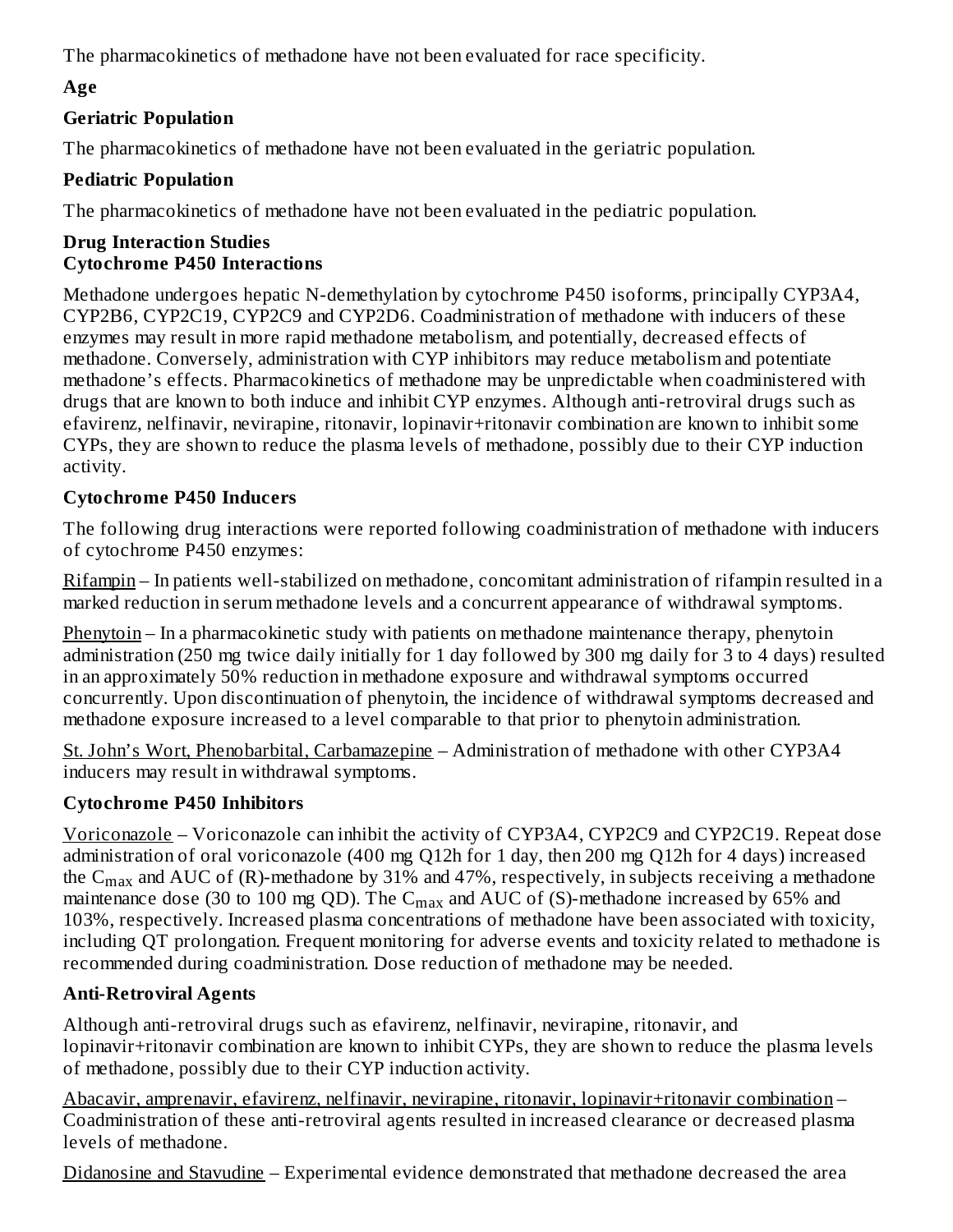under the concentration-time curve (AUC) and peak levels for didanosine and stavudine, with a more significant decrease for didanosine. Methadone disposition was not substantially altered.

Zidovudine *–* Experimental evidence demonstrated that methadone increased the AUC of zidovudine which could result in toxic effects.

#### **INDICATIONS AND USAGE**

- 1. For detoxification treatment of opioid addiction (heroin or other morphine-like drugs).
- 2. For maintenance treatment of opioid addiction (heroin or other morphine-like drugs), in conjunction with appropriate social and medical services.

#### Limitations of Use

Methadone products used for the treatment of opioid addiction in detoxification or maintenance programs are subject to the conditions for distribution and use required under 21 CFR, Title 42, Sec 8 (*see* **DOSAGE AND ADMINISTRATION**).

#### **CONTRAINDICATIONS**

METHADOSE is contraindicated in patients with:

- Significant respiratory depression
- Acute or severe bronchial asthma in an unmonitored setting or in the absence of resuscitative equipment
- Known or suspected gastrointestinal obstruction, including paralytic ileus
- Hypersensitivity (e.g., anaphylaxis) to methadone or any other ingredient in METHADOSE

### **WARNINGS**

METHADOSE and METHADOSE Sugar-Free are for oral administration only. The preparation must not be injected. METHADOSE and METHADOSE Sugar-Free, if dispensed, should be packaged in child-resistant containers and kept out of reach of children to prevent accidental ingestion.

#### **Life-Threatening Respiratory Depression**

Serious, life-threatening, or fatal respiratory depression has been reported with the use of methadone, even when used as recommended. Respiratory depression, if not immediately recognized and treated, may lead to respiratory arrest and death. Respiratory depression from opioids is manifested by a reduced urge to breathe and a decreased rate of respiration, often associated with a "sighing" pattern of breathing (deep breaths separated by abnormally long pauses). Carbon dioxide (CO<sub>2</sub>) retention from opioid-induced respiratory depression can exacerbate the sedating effects of opioids. Management of respiratory depression may include close observation, supportive measures, and use of opioid antagonists, depending on the patient's clinical status (*see* **OVERDOSAGE**).

While serious, life-threatening, or fatal respiratory depression can occur at any time during the use of METHADOSE, the risk is greatest during the initiation of therapy or following a dose increase. The peak respiratory depressant effect of methadone occurs later, and persists longer than the peak pharmacologic effect, especially during the initial dosing period. Monitor patients closely for respiratory depression, when initiating therapy with METHADOSE and following dose increases.

Instruct patients against use by individuals other than the patient for whom methadone was prescribed and to keep methadone out of the reach of children, as such inappropriate use may result in fatal respiratory depression.

To reduce the risk of respiratory depression, proper dosing and titration of methadone are essential (*see*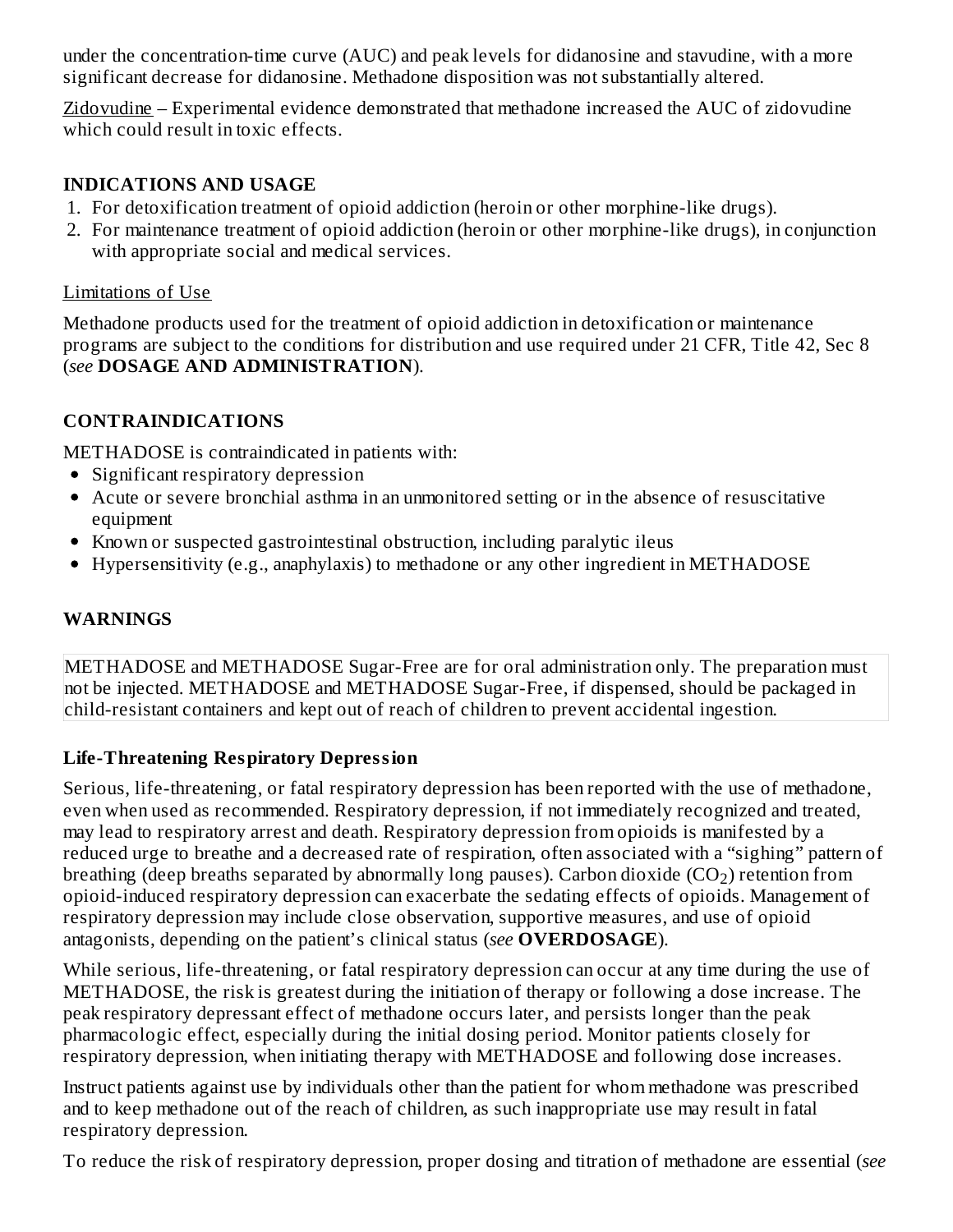**DOSAGE AND ADMINISTRATION**). Overestimating the methadone dosage when initiating treatment can result in fatal overdose with the first dose.

To further reduce the risk of respiratory depression, consider the following:

- Patients tolerant to other opioids may be incompletely tolerant to methadone. Incomplete crosstolerance is of particular concern for patients tolerant to other mu-opioid agonists. Deaths have been reported during conversion from chronic, high-dose treatment with other opioid agonists. Follow induction directions closely to avoid inadvertent overdose (*see* **DOSAGE AND ADMINISTRATION**).
- Proper dosing and titration are essential and methadone should be overseen only by healthcare professionals who are knowledgeable in the pharmacokinetics and pharmacodynamics of methadone.

### **Risks from Concomitant Us e of Benzodiazepines or Other CNS Depressants with Methadone**

Concomitant use of methadone and benzodiazepines or other CNS depressants increases the risk of adverse reactions including overdose and death. Medication-assisted treatment of opioid use disorder, however, should not be categorically denied to patients taking these drugs. Prohibiting or creating barriers to treatment can pose an even greater risk of morbidity and mortality due to the opioid use disorder alone.

As a routine part of orientation to methadone treatment, educate patients about the risks of concomitant use of benzodiazepines, sedatives, opioid analgesics, or alcohol.

Develop strategies to manage use of prescribed or illicit benzodiazepines or other CNS depressants at admission to methadone treatment, or if it emerges as a concern during treatment. Adjustments to induction procedures and additional monitoring may be required. There is no evidence to support dose limitations or arbitrary caps of methadone as a strategy to address benzodiazepine use in methadonetreated patients. However, if a patient is sedated at the time of methadone dosing, ensure that a medically-trained healthcare provider evaluates the cause of sedation and delays or omits the methadone dose if appropriate.

Cessation of benzodiazepines or other CNS depressants is preferred in most cases of concomitant use. In some cases monitoring in a higher level of care for taper may be appropriate. In others, gradually tapering a patient off a prescribed benzodiazepine or other CNS depressant or decreasing to the lowest effective dose may be appropriate.

For patients in methadone treatment, benzodiazepines are not the treatment of choice for anxiety or insomnia. Before co-prescribing benzodiazepines, ensure that patients are appropriately diagnosed and consider alternative medications and non-pharmacologic treatments to address anxiety or insomnia. Ensure that other healthcare providers prescribing benzodiazepines or other CNS depressants are aware of the patient's methadone treatment and coordinate care to minimize the risks associated with concomitant use.

In addition, take measures to confirm that patients are taking the medications prescribed and not diverting or supplementing with illicit drugs. Toxicology screening should test for prescribed and illicit benzodiazepines (see **PRECAUTIONS, Drug Interactions**).

### **Life-Threatening QT Prolongation**

Cases of QT interval prolongation and serious arrhythmia (torsades de pointes) have been observed during treatment with methadone. These cases appear to be more commonly associated with, but not limited to, higher dose treatment (> 200 mg/day). Most cases involve patients being treated for pain with large, multiple daily doses of methadone, although cases have been reported in patients receiving doses commonly used for maintenance treatment of opioid addiction. In most patients on the lower doses typically used for maintenance, concomitant medications and/or clinical conditions such as hypokalemia were noted as contributing factors. However, the evidence strongly suggests that methadone possesses the potential for adverse cardiac conduction effects in some patients. The effects of methadone on the QT interval have been confirmed in *in vivo* laboratory studies, and methadone has been shown to inhibit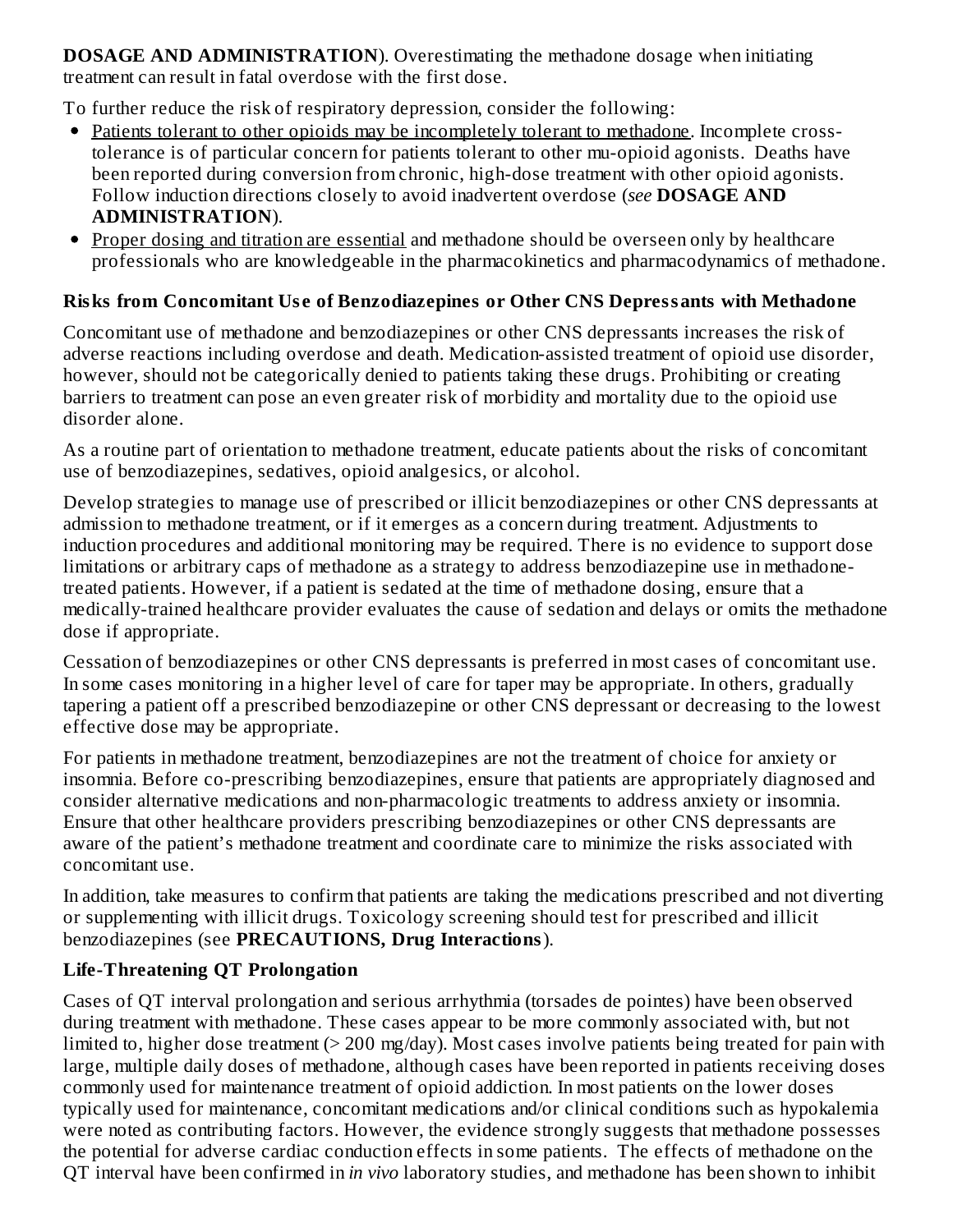cardiac potassium channels in *in vitro* studies.

Closely monitor patients with risk factors for development of prolonged QT interval (e.g., cardiac hypertrophy, concomitant diuretic use, hypokalemia, hypomagnesemia), a history of cardiac conduction abnormalities, and those taking medications affecting cardiac conduction. QT prolongation has also been reported in patients with no prior cardiac history who have received high doses of methadone.

Evaluate patients developing QT prolongation while on METHADOSE treatment for the presence of modifiable risk factors, such as concomitant medications with cardiac effects, drugs which might cause electrolyte abnormalities, and drugs which might act as inhibitors of methadone metabolism.

Only initiate therapy with METHADOSE in patients for whom the anticipated benefit outweighs the risk of QT prolongation and development of dysrhythmias that have been reported with high doses of methadone. The use of methadone in patients already known to have a prolonged QT interval has not been systematically studied.

### **Accidental Ingestion**

Accidental ingestion of even one dose of METHADOSE, especially by children, can result in respiratory depression and death due to an overdose. Keep METHADOSE out of reach of children to prevent accidental ingestion.

## **Misus e, Abus e, and Diversion of Opioids**

METHADOSE contain methadone, an opioid agonist and a Schedule II controlled substance. Methadone can be abused in a manner similar to other opioid agonists, legal or illicit. Opioid agonists are sought by drug abusers and people with addiction disorders and are subject to criminal diversion.

Contact local state professional licensing board or state controlled substances authority for information on how to prevent and detect abuse or diversion of this product.

## **Neonatal Opioid Withdrawal Syndrome**

Neonatal opioid withdrawal syndrome (NOWS) is an expected and treatable outcome of prolonged use of opioids during pregnancy, whether that use is medically-authorized or illicit. Unlike opioid withdrawal syndrome in adults, NOWS may be life-threatening if not recognized and treated in the neonate. Healthcare professionals should observe newborns for signs of NOWS and manage accordingly (*see* **PRECAUTIONS, Pregnancy**).

Advise pregnant women receiving opioid addiction treatment with METHADOSE of the risk of neonatal opioid withdrawal syndrome and ensure that appropriate treatment will be available. This risk must be balanced against the risk of untreated opioid addiction which often results in continued or relapsing illicit opioid use and is associated with poor pregnancy outcomes. Therefore, prescribers should discuss the importance and benefits of management of opioid addiction throughout pregnancy.

#### **Risks of Concomitant Us e of Cytochrome P450 3A4, 2B6, 2C19, 2C9, or 2D6 Inhibitors or Dis continuation P450 3A4, 2B6, 2C19, or 2C9 Inducers**

Concomitant use of METHADOSE with CYP3A4, CYP2B6, CYP2C19, CYP2C9, or CYP2D6 inhibitors, may increase plasma concentrations of methadone, prolong opioid adverse reactions, and may cause potentially fatal respiratory depression, particularly when an inhibitor is added after a stable dose of METHADOSE is achieved. Similarly, discontinuation of concomitant CYP3A4, CYP2B6, CYP2C19, or CYP2C9 inducers in METHADOSE-treated patients may increase methadone plasma concentrations resulting in fatal respiratory depression. Consider dosage reduction of METHADOSE when using concomitant CYP3A4, CYP2B6, CYP2C19, CYP2C9 or CYP2D6 inhibitors or discontinuing CYP3A4, CYP2B6, CYP2C19, or CYP2C9 inducers in methadone-treated patients, and follow patients closely at frequent intervals for signs and symptoms of respiratory depression and sedation.

Addition of CYP3A4, CYP2B6, CYP2C19, or CYP2C9 inducers or discontinuation of a CYP3A4, CYP2B6, CYP2C19, CYP2C9, or CYP2D6 inhibitors in patients treated with METHADOSE may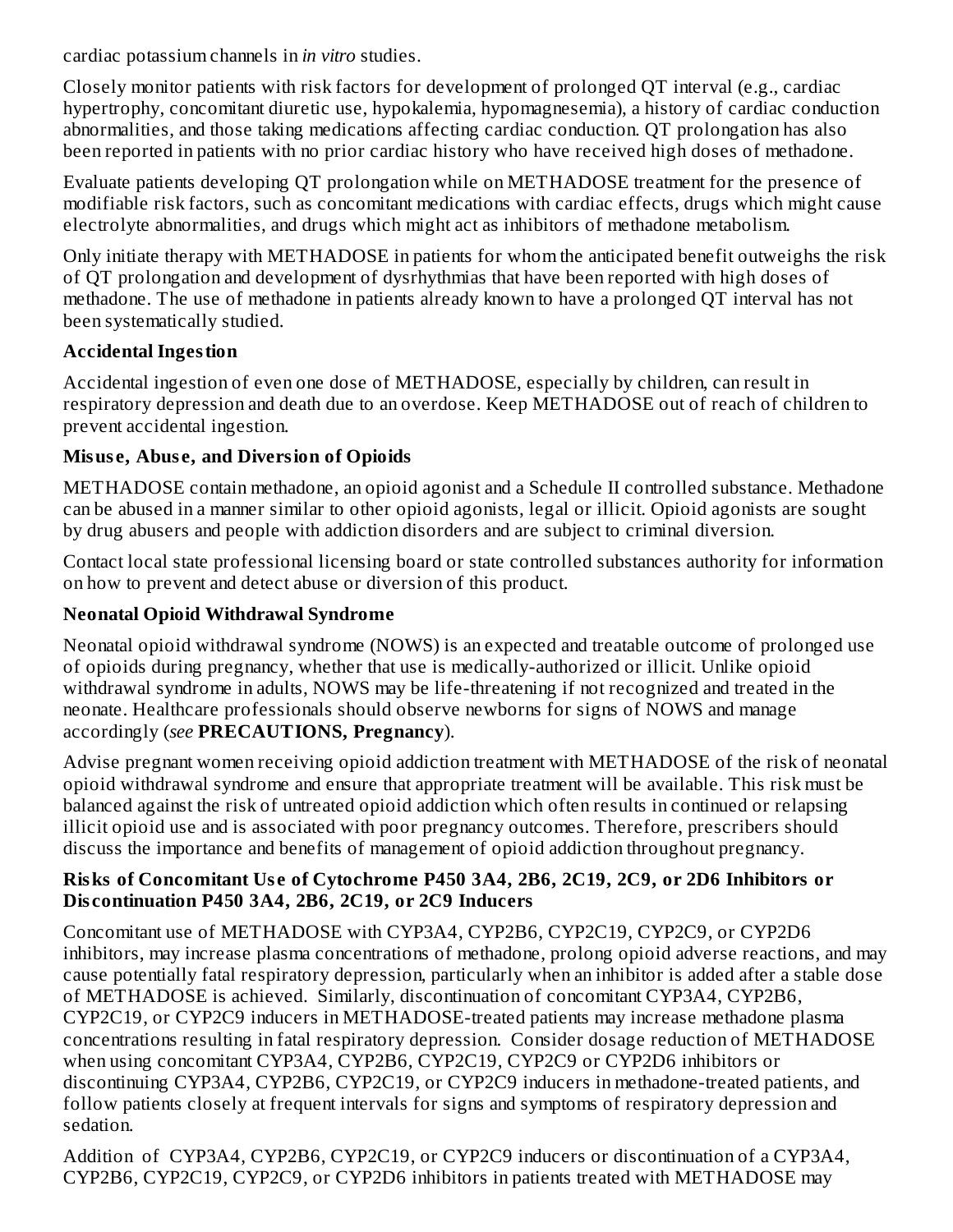decrease methadone plasma concentrations, reducing efficacy or, and may, lead to a withdrawal symptoms in patients physically dependent on methadone. When using METHADOSE with CYP3A4, CYP2B6, CYP2C19, or CYP2C9 inducers or discontinuing CYP3A4, CYP2B6, CYP2C19, CYP2C9, or CYP2D6 inhibitors, follow patients for signs or symptoms of opioid withdrawal and consider increasing the METHADOSE dosage as needed.

#### **Life-Threatening Respiratory Depression in Patients with Chronic Pulmonary Dis eas e or in Elderly, Cachectic, or Debilitated Patients**

The use of METHADOSE in patients with acute or severe bronchial asthma in an unmonitored setting or in the absence of resuscitative equipment is contraindicated.

Patients with Chronic Pulmonary Disease *–* METHADOSE-treated patients with significant chronic obstructive pulmonary disease or cor pulmonale, and those with a substantially decreased respiratory reserve, hypoxia, hypercapnia, or pre-existing respiratory depression are at increased risk of decreased respiratory drive including apnea, even at recommended dosages of METHADOSE (*see* **WARNINGS, Life-Threatening Respiratory Depression**).

Elderly, Cachectic, or Debilitated Patients *–* Life-threatening respiratory depression is more likely to occur in elderly, cachectic, or debilitated patients because they may have altered pharmacokinetics or altered clearance compared to younger, healthier patients (*see* **WARNINGS, Life-Threatening Respiratory Depression**).

Monitor such patients closely, particularly when initiating and titrating METHADOSE and when METHADOSE is given concomitantly with other drugs that depress respiration.

## **Serotonin Syndrome with Concomitant Us e of Serotonergic Drugs**

Cases of serotonin syndrome, a potentially life-threatening condition, have been reported during concomitant use of METHADOSE with serotonergic drugs. Serotonergic drugs include selective serotonin reuptake inhibitors (SSRIs), serotonin and norepinephrine reuptake inhibitors (SNRIs), tricyclic antidepressants (TCAs), triptans, 5-HT3 receptor antagonists, drugs that affect the serotonergic neurotransmitter system (e.g., mirtazapine, trazodone, tramadol), and drugs that impair metabolism of serotonin (including MAO inhibitors, both those intended to treat psychiatric disorders and also others, such as linezolid and intravenous methylene blue) (*see* **PRECAUTIONS, Drug Interactions**). This may occur within the recommended dosage range.

Serotonin syndrome symptoms may include mental status changes (e.g., agitation, hallucinations, coma), autonomic instability (e.g., tachycardia, labile blood pressure, hyperthermia), neuromuscular aberrations (e.g., hyperreflexia, incoordination, rigidity), and/or gastrointestinal symptoms (e.g., nausea, vomiting, diarrhea). The onset of symptoms generally occurs within several hours to a few days of concomitant use, but may occur later than that. Discontinue METHADOSE if serotonin syndrome is suspected.

## **Adrenal Insufficiency**

Cases of adrenal insufficiency have been reported with opioid use, more often following greater than one month of use. Presentation of adrenal insufficiency may include non-specific symptoms and signs including nausea, vomiting, anorexia, fatigue, weakness, dizziness, and low blood pressure. If adrenal insufficiency is suspected, confirm the diagnosis with diagnostic testing as soon as possible. If adrenal insufficiency is diagnosed, treat with physiologic replacement doses of corticosteroids. Wean the patient off of the opioid to allow adrenal function to recover and continue corticosteroid treatment until adrenal function recovers. Other opioids may be tried as some cases reported use of a different opioid without recurrence of adrenal insufficiency. The information available does not identify any particular opioids as being more likely to be associated with adrenal insufficiency.

### **Severe Hypotension**

Methadone may cause severe hypotension including orthostatic hypotension and syncope in ambulatory patients. There is an increased risk in patients whose ability to maintain normal blood pressure is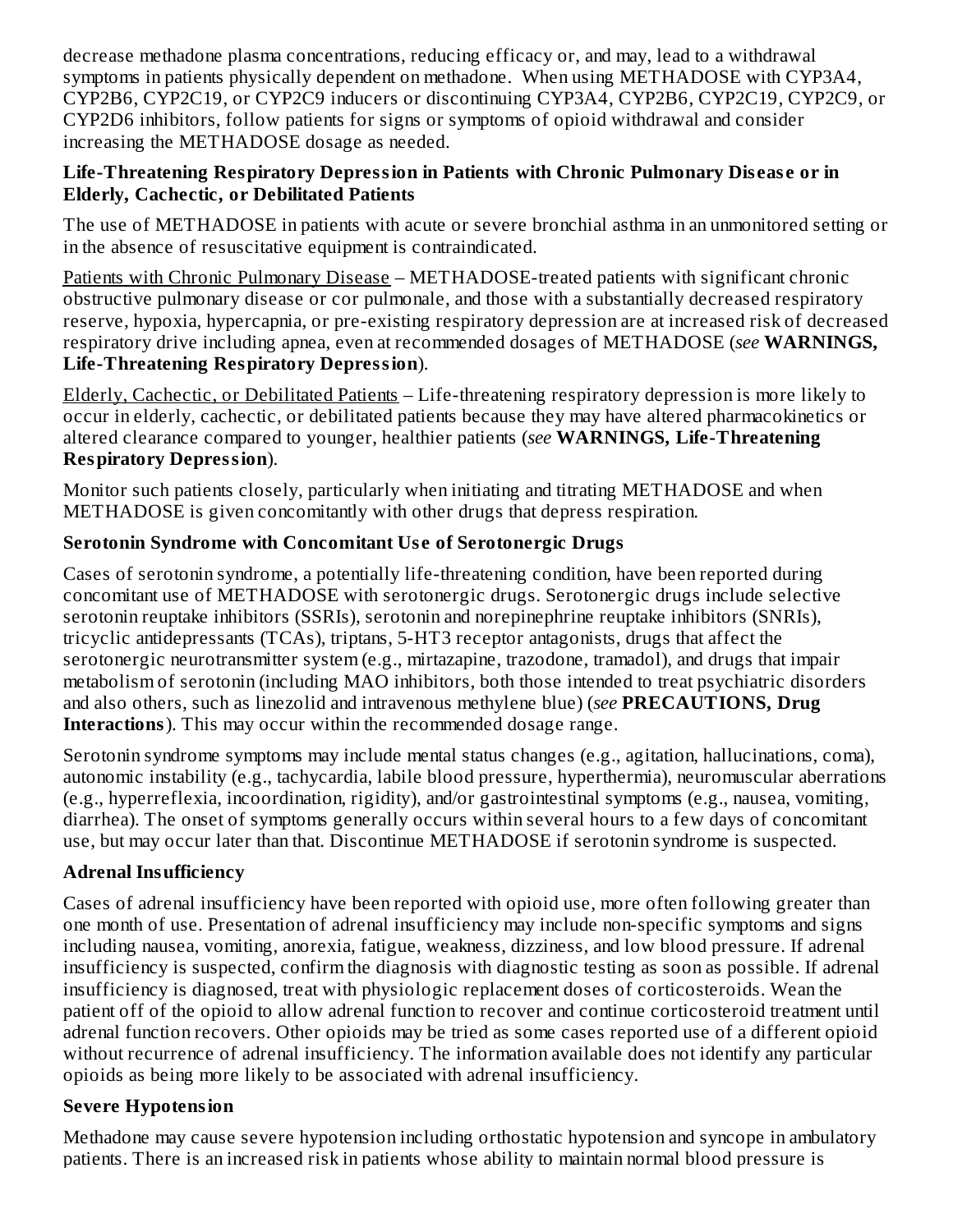compromised by a reduced blood volume or concurrent administration of certain CNS depressant drugs (e.g., phenothiazines or general anesthetics) (*see* **PRECAUTIONS, Drug Interactions**). Monitor these patients for signs of hypotension after initiating or titrating the dosage of METHADOSE. In patients with circulatory shock, METHADOSE may cause vasodilation that can further reduce cardiac output and blood pressure. Avoid the use of METHADOSE in patients with circulatory shock.

### **Us e in Patients with Head Injury or Increas ed Intracranial Pressure**

In patients who may be susceptible to the intracranial effects of  $\mathrm{CO}_2$  retention (e.g., those with evidence of increased intracranial pressure or brain tumors)*,* METHADOSE may reduce respiratory drive, and the resultant  $\mathrm{CO}_2$  retention can further increase intracranial pressure. Monitor such patients for signs of sedation and respiratory depression, particularly when initiating therapy with methadone.

Opioids may also obscure the clinical course in a patient with a head injury.

Avoid the use of methadone in patients with impaired consciousness or coma.

### **Risks of Us e in Patients with Gastrointestinal Conditions**

METHADOSE is contraindicated in patients with known or suspected gastrointestinal obstruction, including paralytic ileus. The methadone in METHADOSE may cause spasm of the sphincter of Oddi. Opioids may cause increases in the serum amylase. Monitor patients with biliary tract disease, including acute pancreatitis, for worsening symptoms.

### **Increas ed Risks of Seizure in Patients with Seizure Disorders**

Methadone may increase frequency of seizures in patients with seizure disorders, and increase the risks of seizures occurring in other clinical settings associated with seizures. Monitor patients with a history of seizure disorders for worsened seizure control during METHADOSE therapy.

### **Withdrawal**

Avoid the use of mixed agonist/antagonist (i.e., pentazocine, nalbuphine, and butorphanol) or partial agonist (e.g., buprenorphine) analgesics in patients who are receiving a full opioid agonist, including METHADOSE. In these patients, mixed agonists/antagonist and partial agonist analgesics may precipitate withdrawal symptoms (*see* **PRECAUTIONS, Drug Interactions**).

When discontinuing METHADOSE, gradually taper the dosage (*see* **DOSAGE AND ADMINISTRATION**). Do not abruptly discontinue METHADOSE.

### **Us e in Ambulatory Patients**

## **Driving or Operating Heavy Machinery**

Inform patients that METHADOSE may impair the ability to perform potentially hazardous activities such as driving or operating heavy machinery. Advise patients not to perform such tasks until they know how they will react to the medication (*see* **PRECAUTIONS, Information for Patients**).

### **Laboratory Test Interactions**

False positive urine drug screens for methadone have been reported for several drugs including diphenhydramine, doxylamine, clomipramaine, chlorpromazine, thioridazine, quetiapine, and verapamil.

## **PRECAUTIONS**

### **Information for Patients**

## **Life-Threatening Respiratory Depression**

Discuss the risk of respiratory depression with patients, explaining that the risk is greatest when starting METHADOSE or when the dose is increased (*see* **WARNINGS**). Advise patients how to recognize respiratory depression and to seek medical attention if they are experiencing breathing difficulties.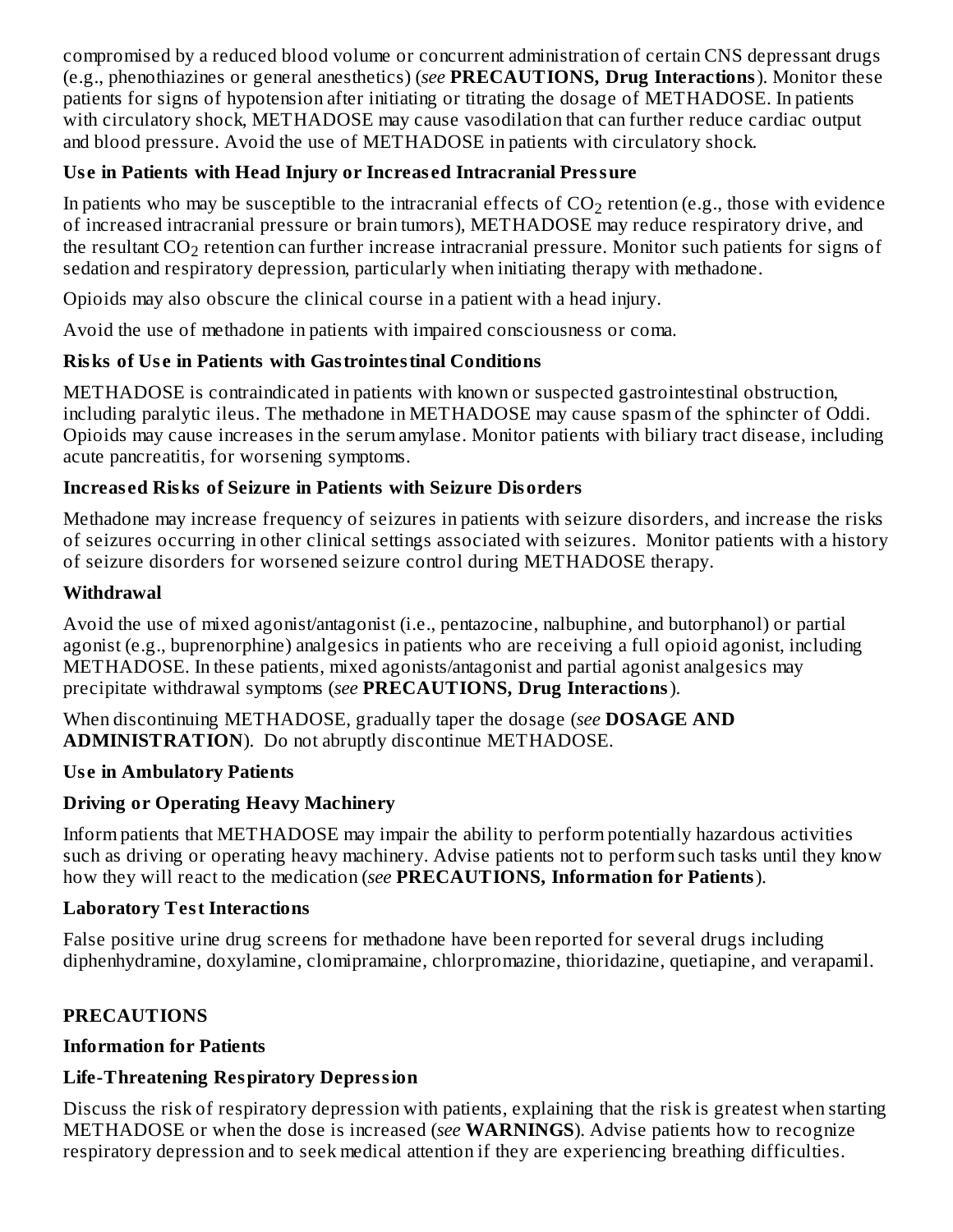#### **Interactions with Benzodiazepines and Other CNS Depressants**

Inform patients and caregivers that potentially fatal additive effects may occur if METHADOSE is used with benzodiazepines or other CNS depressants, including alcohol. Counsel patients that such medications should not be used concomitantly unless supervised by a healthcare provider (*see* **WARNINGS***and* **PRECAUTIONS, Drug Interactions**).

#### **Symptoms of Arrhythmia**

Instruct patients to seek medical attention immediately if they experience symptoms suggestive of an arrhythmia (such as palpitations, near syncope, or syncope) when taking METHADOSE (*see* **WARNINGS**).

#### **Accidental Ingestion**

Inform patients that accidental ingestion, especially by children, may result in respiratory depression or death (*see* **WARNINGS**). Instruct patients to take steps to store METHADOSE securely. Advise patients to dispose of unused METHADOSE by flushing down the toilet.

#### **Abus e Potential**

Inform patients that METHADOSE contain methadone, a Schedule II controlled substance that is subject to abuse (*see* **WARNINGS**). Instruct patients not to share METHADOSE with others and to take steps to protect METHADOSE from theft or misuse.

#### **Important Administration Instructions** (*see* **DOSAGE AND ADMINISTRATION**)

Instruct patients how to properly take METHADOSE, including the following:

- METHADOSE is for oral administration only. The preparation must not be injected.
- Inform patients that METHADOSE should be taken only as directed to reduce the risk of lifethreatening adverse reactions (e.g., respiratory depression), and the dose should not be adjusted without consulting a physician or other healthcare professional.
- Reassure patients initiating treatment with METHADOSE for opioid dependence that the dose of methadone will "hold" for longer periods of time as treatment progresses.
- Apprise patients seeking to discontinue treatment with methadone for opioid dependence of the high risk of relapse to illicit drug use associated with discontinuation of METHADOSE maintenance treatment.
- Advise patients not to discontinue METHADOSE without first discussing the need for a tapering regimen with the prescriber.

### **Serotonin Syndrome**

Inform patients that METHADOSE could cause a rare but potentially life-threatening condition resulting from concomitant administration of serotonergic drugs. Warn patients of the symptoms of serotonin syndrome and to seek medical attention right away if symptoms develop. Instruct patients to inform their physicians if they are taking, or plan to take serotonergic medications (*see* **WARNINGS** *and* **PRECAUTIONS, Drug Interactions**).

#### **MAOI Interaction**

Inform patients to avoid taking METHADOSE while using any drugs that inhibit monoamine oxidase. Patients should not start MAOIs while taking METHADOSE (*see* **WARNINGS** *and* **PRECAUTIONS, Drug Interactions**).

### **Adrenal Insufficiency**

Inform patients that METHADOSE could cause adrenal insufficiency, a potentially life-threatening condition. Adrenal insufficiency may present with non-specific symptoms and signs such as nausea, vomiting, anorexia, fatigue, weakness, dizziness, and low blood pressure. Advise patients to seek medical attention if they experience a constellation of these symptoms (*see* **WARNINGS**).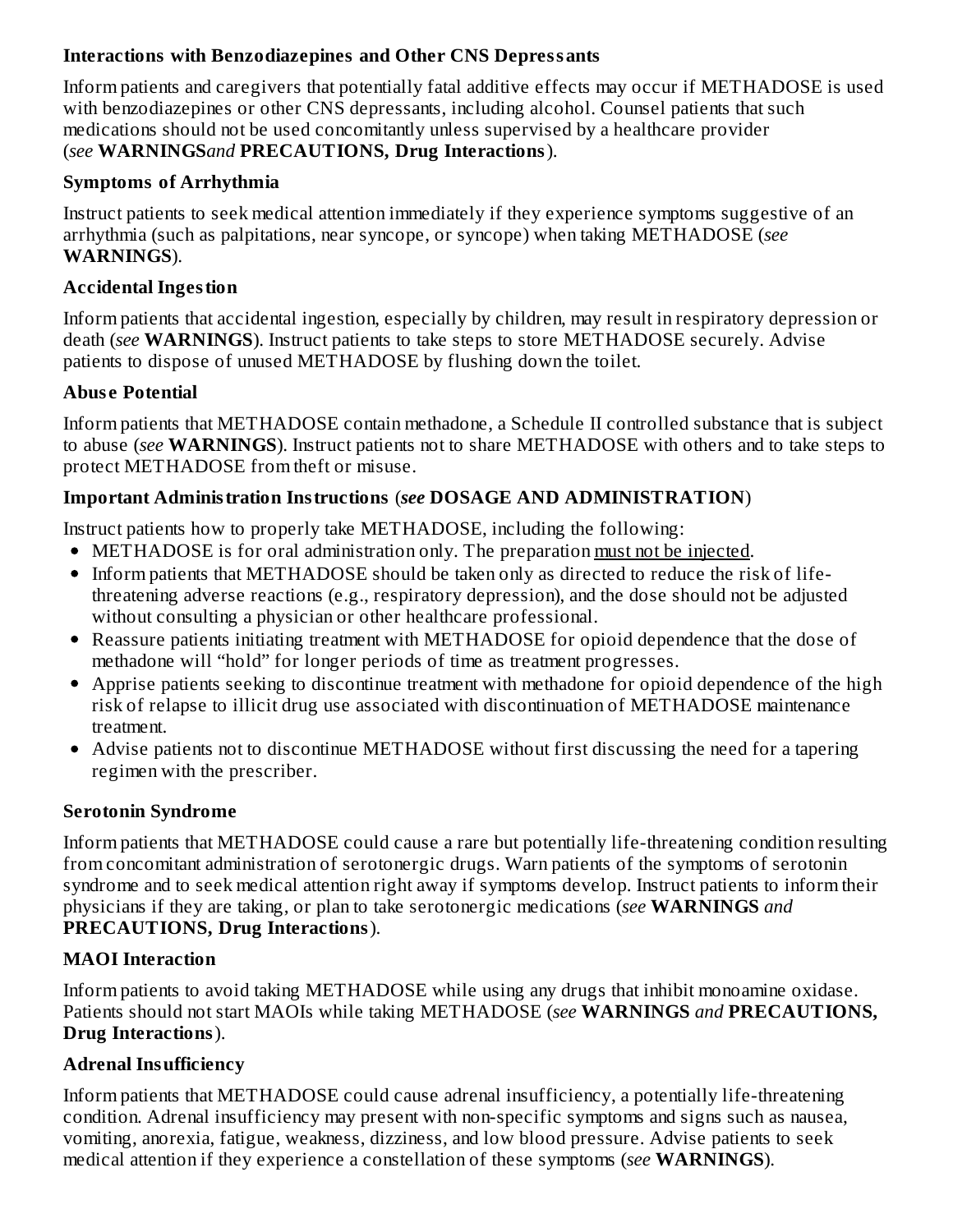## **Anaphylaxis**

Inform patients that anaphylaxis has been reported with ingredients contained in METHADOSE. Advise patients how to recognize such a reaction and when to seek medical attention (*see* **ADVERSE REACTIONS**).

#### **Neonatal Opioid Withdrawal**

Advise women that if they are pregnant while being treated with METHADOSE, the baby may have signs of withdrawal at birth and that withdrawal is treatable (*see* **WARNINGS**).

#### **Lactation**

Instruct nursing mothers using METHADOSE to watch for signs of methadone toxicity in their infants, which include increased sleepiness (more than usual), difficulty breastfeeding, breathing difficulties, or limpness. Instruct nursing mothers to talk to their baby's healthcare provider immediately if they notice these signs. If they cannot reach the healthcare provider right away, instruct them to take the baby to the emergency room or call 911 (or local emergency services) (*see* **PRECAUTIONS, Pregnancy**).

#### **Constipation**

Advise patients of the potential for severe constipation, including management instructions and when to seek medical attention (*see* **CLINICAL PHARMACOLOGY** *and* **ADVERSE REACTIONS**).

#### **Drug Interactions**

|                            | Benzodiazepines and Other Central Nervous System (CNS)        |  |  |  |  |
|----------------------------|---------------------------------------------------------------|--|--|--|--|
| <b>Depressants</b>         |                                                               |  |  |  |  |
|                            | Due to additive pharmacologic effect, the concomitant use     |  |  |  |  |
| Clinical                   | of benzodiazepines or other CNS depressants, including        |  |  |  |  |
| Impact:                    | alcohol, increases the risk of respiratory depression,        |  |  |  |  |
|                            | profound sedation, coma, and death.                           |  |  |  |  |
|                            | Cessation of benzodiazepines or other CNS depressants is      |  |  |  |  |
|                            | preferred in most cases of concomitant use. In some cases,    |  |  |  |  |
|                            | monitoring in a higher level of care for taper may be         |  |  |  |  |
|                            | appropriate. In others, gradually tapering a patient off of a |  |  |  |  |
|                            | prescribed benzodiazepine or other CNS depressant or          |  |  |  |  |
|                            | Intervention: decreasing to the lowest effective dose may be  |  |  |  |  |
|                            | appropriate.                                                  |  |  |  |  |
|                            | Before co-prescribing benzodiazepines for anxiety or          |  |  |  |  |
|                            | insomnia, ensure that patients are appropriately diagnosed    |  |  |  |  |
|                            | and consider alternative medications and non-                 |  |  |  |  |
|                            | pharmacologic treatments (see WARNINGS).                      |  |  |  |  |
|                            | Alcohol, benzodiazepines, and other sedatives/hypnotics,      |  |  |  |  |
| Examples:                  | anxiolytics, tranquilizers, muscle relaxants, general         |  |  |  |  |
|                            | anesthetics, antipsychotics, other opioids.                   |  |  |  |  |
|                            | Inhibitors of CYP3A4, CYP2B6, CYP2C19, CYP2C9, or CYP2D6      |  |  |  |  |
|                            | Methadone undergoes hepatic N-demethylation by several        |  |  |  |  |
|                            | cytochrome P450 (CYP) isoforms, including CYP3A4,             |  |  |  |  |
|                            | CYP2B6, CYP2C19, CYP2C9, and CYP2D6. The                      |  |  |  |  |
|                            | concomitant use of methadone and CYP3A4, CYP2B6,              |  |  |  |  |
|                            | CYP2C19, CYP2C9, or CYP2D6 inhibitors can increase            |  |  |  |  |
|                            | the plasma concentration of methadone, resulting in           |  |  |  |  |
| <b>Clinical</b><br>Impact: | increased or prolonged opioid effects, and may result in a    |  |  |  |  |
|                            | fatal overdose, particularly when an inhibitor is added       |  |  |  |  |
|                            | after a stable dose of methadone is achieved. These           |  |  |  |  |
|                            | effects may be more pronounced with concomitant use of        |  |  |  |  |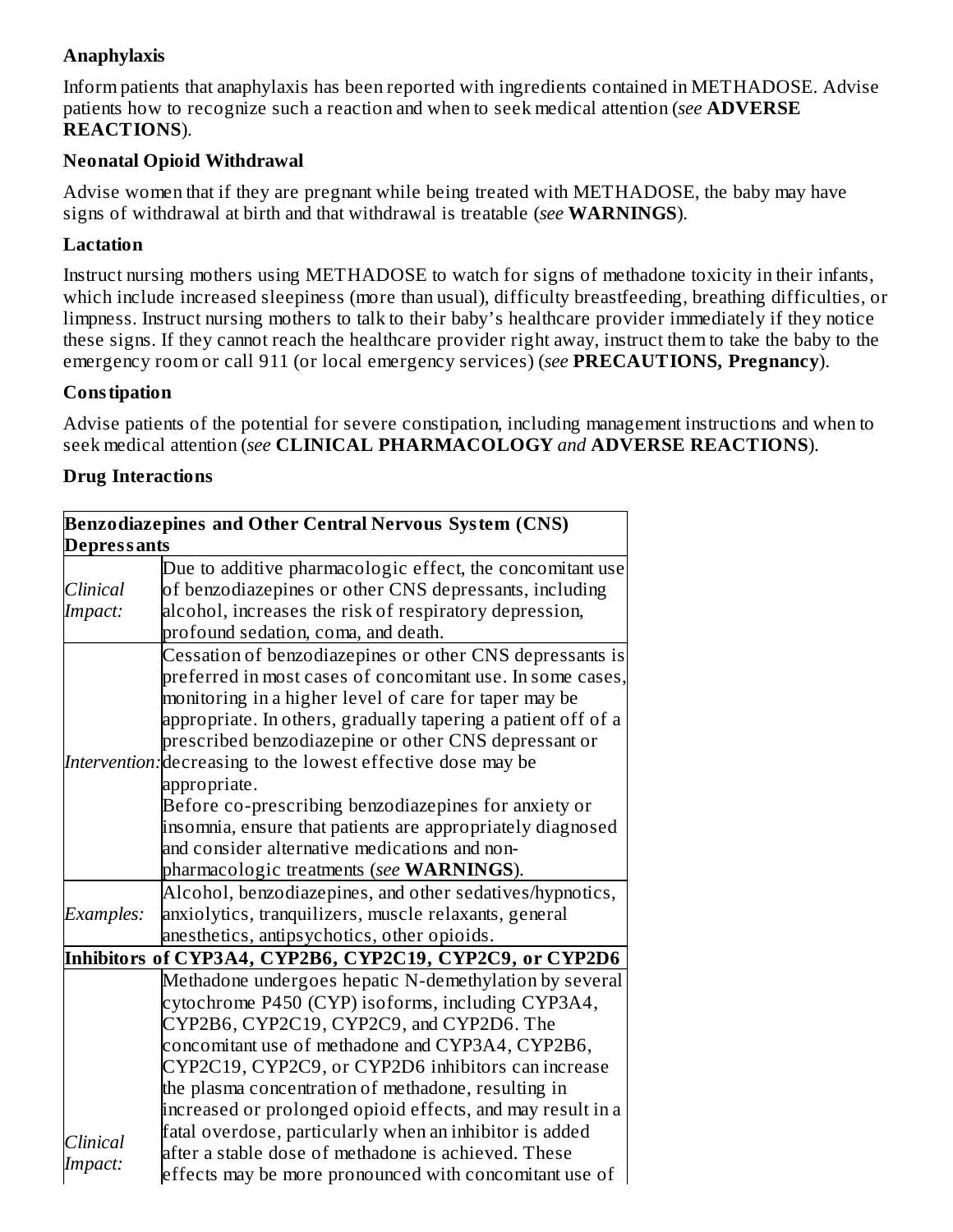|                 | drugs that inhibit more than one of the CYP enzymes listed             |  |  |  |  |
|-----------------|------------------------------------------------------------------------|--|--|--|--|
|                 | above.                                                                 |  |  |  |  |
|                 | After stopping a CYP3A4, CYP2B6, CYP2C19, CYP2C9,                      |  |  |  |  |
|                 | or CYP2D6 inhibitor, as the effects of the inhibitor                   |  |  |  |  |
|                 | decline, the methadone plasma concentration can decrease,              |  |  |  |  |
|                 | resulting in decreased opioid efficacy or withdrawal                   |  |  |  |  |
|                 | symptoms in patients physically dependent on methadone.                |  |  |  |  |
|                 | If concomitant use is necessary, consider dosage                       |  |  |  |  |
|                 | reduction of methadone until stable drug effects are                   |  |  |  |  |
|                 | achieved. Monitor patients for respiratory depression and              |  |  |  |  |
|                 | sedation at frequent intervals.                                        |  |  |  |  |
|                 | Intervention: If a CYP3A4, CYP2B6, CYP2C19, CYP2C9, or CYP2D6          |  |  |  |  |
|                 | inhibitor is discontinued, follow patients for signs of                |  |  |  |  |
|                 | opioid withdrawal and consider increasing the methadone                |  |  |  |  |
|                 | dosage until stable drug effects are achieved.                         |  |  |  |  |
|                 | Macrolide antibiotics (e.g., erythromycin), azole-                     |  |  |  |  |
|                 | antifungal agents (e.g., ketoconazole), protease inhibitors            |  |  |  |  |
| Examples:       | (e.g., ritonavir), fluconazole, fluvoxamine, some selective            |  |  |  |  |
|                 | serotonin reuptake inhibitors (SSRIs) (e.g., sertraline,               |  |  |  |  |
|                 | fluvoxamine)                                                           |  |  |  |  |
|                 | Inducers of CYP3A4, CYP2B6, CYP2C19, or CYP2C9                         |  |  |  |  |
|                 | The concomitant use of methadone and CYP3A4,                           |  |  |  |  |
|                 | CYP2B6, CYP2C19, or CYP2C9 inducers can decrease                       |  |  |  |  |
|                 | the plasma concentration of methadone, resulting in                    |  |  |  |  |
|                 | decreased efficacy or onset of withdrawal symptoms in                  |  |  |  |  |
|                 | patients physically dependent on methadone. These effects              |  |  |  |  |
|                 | could be more pronounced with concomitant use of drugs                 |  |  |  |  |
| <b>Clinical</b> | that can induce multiple CYP enzymes.                                  |  |  |  |  |
| Impact:         | After stopping a CYP3A4, CYP2B6, CYP2C19, or                           |  |  |  |  |
|                 | CYP2C9 inducer, as the effects of the inducer decline, the             |  |  |  |  |
|                 | methadone plasma concentration can increase, which could               |  |  |  |  |
|                 | increase or prolong both the therapeutic effects and                   |  |  |  |  |
|                 | adverse reactions, and may cause serious respiratory                   |  |  |  |  |
|                 | depression, sedation, or death.                                        |  |  |  |  |
|                 | If concomitant use is necessary, consider increasing the               |  |  |  |  |
|                 | methadone dosage until stable drug effects are achieved.               |  |  |  |  |
|                 | Monitor for signs of opioid withdrawal. If a CYP3A4,                   |  |  |  |  |
| Intervention:   | CYP2B6, CYP2C19, or CYP2C9 inducer is discontinued,                    |  |  |  |  |
|                 | consider methadone dosage reduction and monitor for                    |  |  |  |  |
|                 | signs of respiratory depression and sedation.                          |  |  |  |  |
|                 | Rifampin, carbamazepine, phenytoin, St. John's Wort,                   |  |  |  |  |
| Examples:       | Phenobarbital                                                          |  |  |  |  |
|                 | Potentially Arrhythmogenic Agents                                      |  |  |  |  |
|                 | Pharmacodynamic interactions may occur with concomitant                |  |  |  |  |
| Clinical        | use of methadone and potentially arrhythmogenic agents or              |  |  |  |  |
| Impact:         | drugs capable of inducing electrolyte disturbances                     |  |  |  |  |
|                 | (hypomagnesemia, hypokalemia).                                         |  |  |  |  |
|                 | Intervention: Monitor patients closely for cardiac conduction changes. |  |  |  |  |
|                 | Drugs known to have potential to prolong QT interval:                  |  |  |  |  |
|                 | Class I and III antiarrhythmics, some neuroleptics and                 |  |  |  |  |
|                 | tricyclic antidepressants, and calcium channel blockers.               |  |  |  |  |
| Examples:       | Drugs capable of inducing electrolyte disturbances:                    |  |  |  |  |
|                 |                                                                        |  |  |  |  |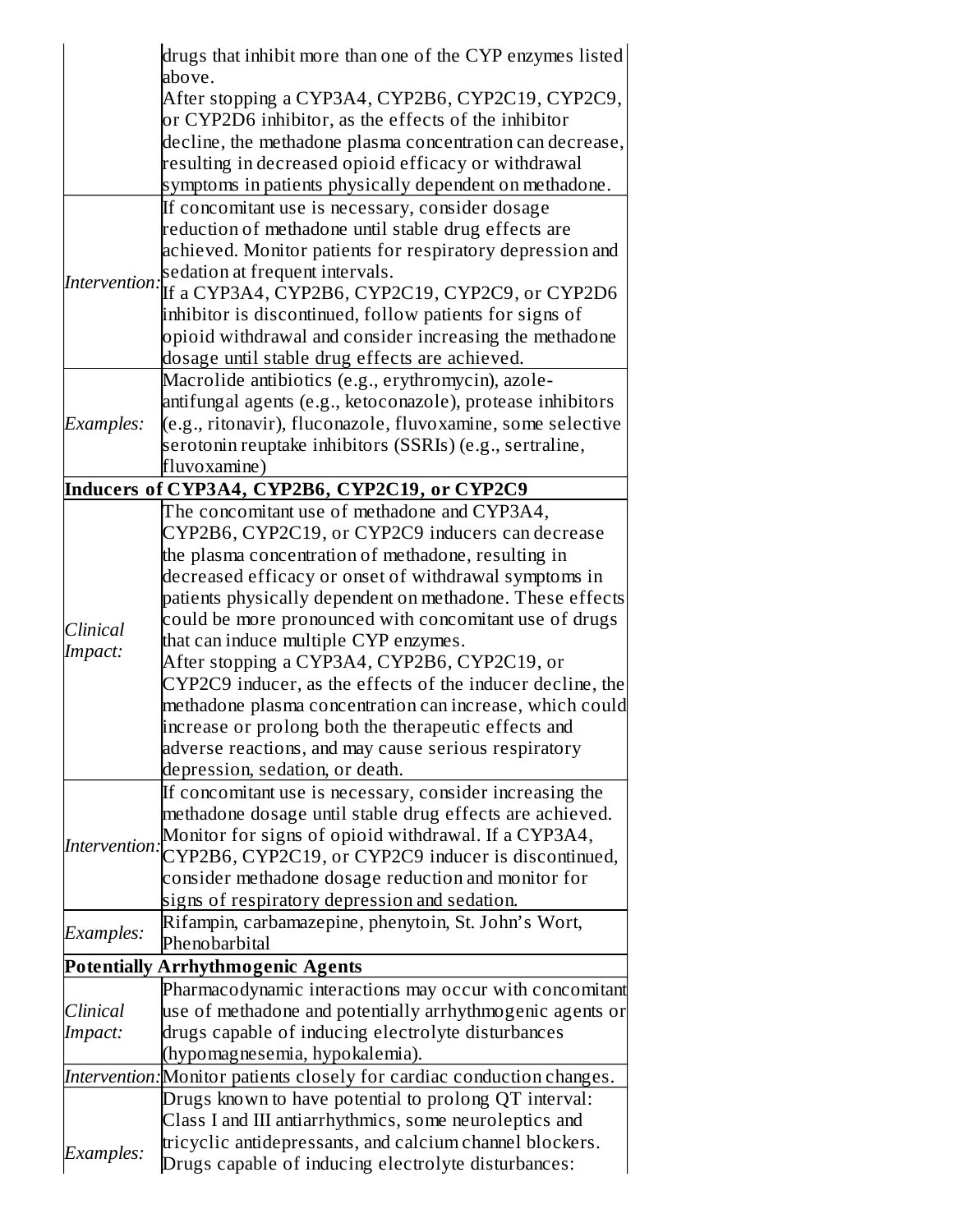|                           | Diuretics, laxatives, and, in rare cases, mineralocortocoid                                              |
|---------------------------|----------------------------------------------------------------------------------------------------------|
| <b>Serotonergic Drugs</b> | hormones.                                                                                                |
|                           | The concomitant use of opioids with other drugs that                                                     |
| <b>Clinical</b>           | affect the serotonergic neurotransmitter system has                                                      |
| Impact:                   | resulted in serotonin syndrome (see WARNINGS).                                                           |
|                           | If concomitant use is warranted, carefully observe the                                                   |
|                           | Intervention: patient, particularly during treatment initiation and dose                                 |
|                           | adjustment. Discontinue METHADOSE if serotonin                                                           |
|                           | syndrome is suspected.                                                                                   |
|                           | Selective serotonin reuptake inhibitors (SSRIs), serotonin                                               |
|                           | and norepinephrine reuptake inhibitors (SNRIs), tricyclic                                                |
|                           | antidepressants (TCAs), triptans, 5-HT3 receptor                                                         |
|                           | antagonists, drugs that affect the serotonin                                                             |
| Examples:                 | neurotransmitter system (e.g., mirtazapine, trazodone,                                                   |
|                           | tramadol), monoamine oxidase (MAO) inhibitors (those                                                     |
|                           | intended to treat psychiatric disorders and also others,                                                 |
|                           | such as linezolid and intravenous methylene blue).                                                       |
|                           | <b>Monoamine Oxidase Inhibitors (MAOIs)</b>                                                              |
| Clinical                  | MAOI interactions with opioids may manifest as serotonin                                                 |
| Impact:                   | syndrome or opioid toxicity (e.g., respiratory depression,                                               |
|                           | coma) (see WARNINGS).                                                                                    |
|                           | The use of METHADOSE is not recommended for                                                              |
|                           | Intervention: patients taking MAOIs or within 14 days of stopping such                                   |
|                           | treatment.                                                                                               |
| Examples:                 | phenelzine, tranylcypromine, linezolid                                                                   |
|                           | Mixed Agonist/Antagonist and Partial Agonist Opioid Analgesics                                           |
| <b>Clinical</b>           | Patients maintained on methadone may experience                                                          |
| Impact:                   | withdrawal symptoms when given opioid antagonists,                                                       |
|                           | mixed agonist/antagonists, and partial agonists.                                                         |
|                           | Intervention: Avoid concomitant use.                                                                     |
| Examples:                 | butorphanol, nalbuphine, pentazocine, buprenorphine                                                      |
| <b>Muscle Relaxants</b>   |                                                                                                          |
| <b>Clinical</b>           | Methadone may enhance the neuromuscular blocking                                                         |
| Impact:                   | action of skeletal muscle relaxants and produce an                                                       |
|                           | increased degree of respiratory depression.<br>Monitor patients for signs of respiratory depression that |
|                           | may be greater than otherwise expected and decrease the                                                  |
| Intervention:             | dosage of METHADOSE and/or the muscle relaxant as                                                        |
|                           | necessary.                                                                                               |
| <b>Diuretics</b>          |                                                                                                          |
| Clinical                  | Opioids can reduce the efficacy of diuretics by inducing                                                 |
| Impact:                   | the release of antidiuretic hormone.                                                                     |
|                           | Monitor patients for signs of diminished diuresis and/or                                                 |
|                           | Intervention: effects on blood pressure and increase the dosage of the                                   |
|                           | diuretic as needed.                                                                                      |
| Anticholinergic Drugs     |                                                                                                          |
|                           | The concomitant use of anticholinergic drugs may                                                         |
| <b>Clinical</b>           | increase risk of urinary retention and/or severe                                                         |
| Impact:                   | constipation, which may lead to paralytic ileus.                                                         |
|                           | Monitor patients for signs of urinary retention or reduced                                               |
|                           | Intervention: gastric motility when METHADOSE is used                                                    |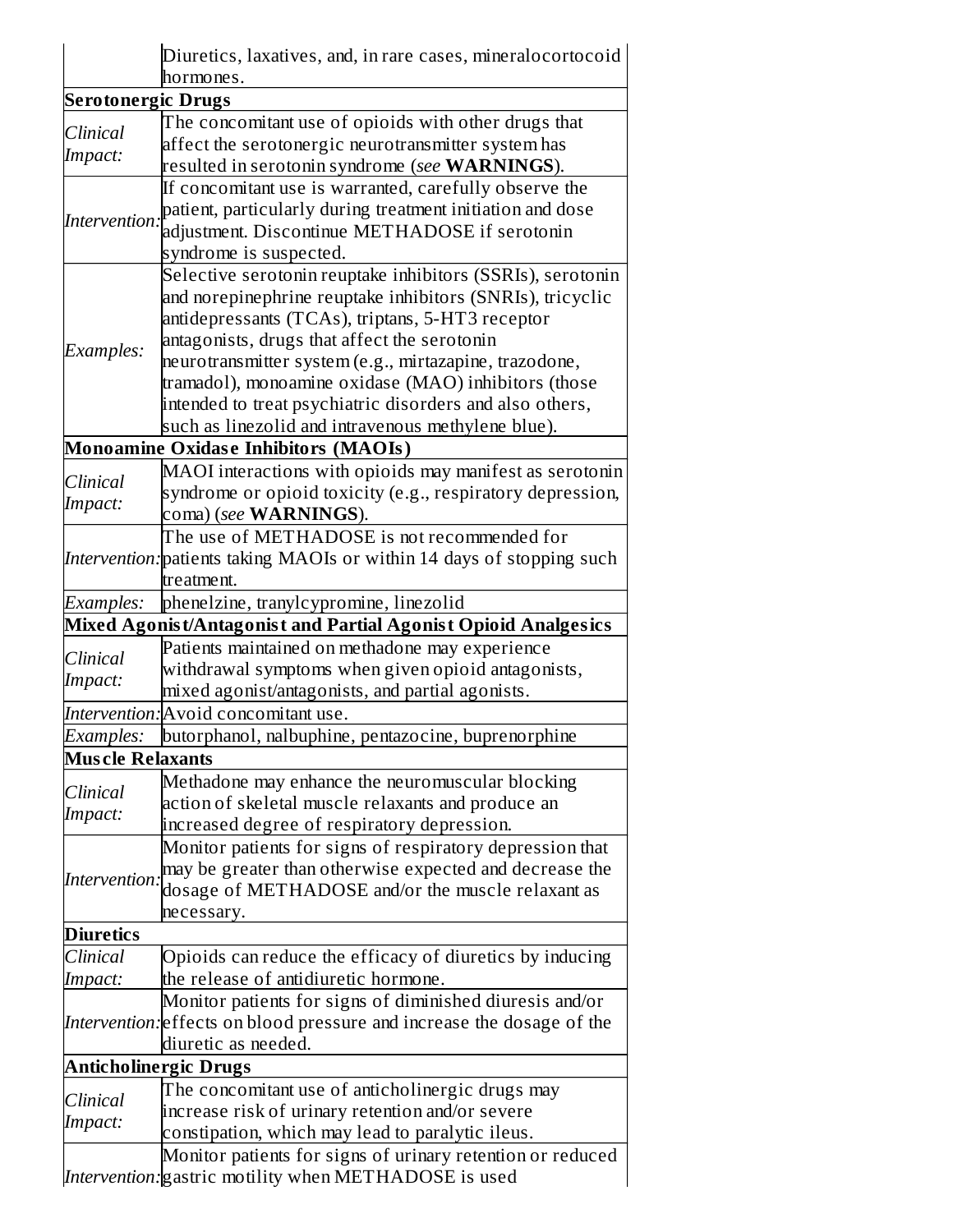### **Paradoxical Effects of Antiretroviral Agents on Methadone**

Concurrent use of certain protease inhibitors with CYP3A4 inhibitory activity, alone and in combination, such as abacavir, amprenavir, darunavir+ritonavir, efavirenz, nelfinavir, nevirapine, ritonavir, telaprevir, lopinavir+ritonavir, saquinavir+ritonavir, and tipranvir+ritonavir, has resulted in increased clearance or decreased plasma levels of methadone. This may result in reduced efficacy of METHADOSE and could precipitate a withdrawal syndrome. Monitor patients receiving METHADOSE and any of these anti-retroviral therapies closely for evidence of withdrawal effects and adjust the METHADOSE dose accordingly.

### **Effects of Methadone on Antiretroviral Agents**

**Didanosine and Stavudine –** Experimental evidence demonstrated that methadone decreased the area under the concentration-time curve (AUC) and peak levels for didanosine and stavudine, with a more significant decrease for didanosine. Methadone disposition was not substantially altered.

**Zidovudine –** Experimental evidence demonstrated that methadone increased the AUC of zidovudine which could result in toxic effects.

**Desipramine –** Plasma levels of desipramine have increased with concurrent methadone administration.

### **Carcinogenesis, Mutagenesis, Impairment of Fertility**

**Carcinogenesis –** The results of carcinogenicity assessment in B6C2F1 mice and Fischer 344 rats following dietary administration of two doses of methadone HCl have been published. Mice consumed 15 mg/kg/day or 60 mg/kg/day methadone for two years. These doses were approximately 0.6 and 2.5 times a human daily oral dose of 120 mg/day on a body surface area basis (HDD). There was a significant increase in pituitary adenomas in female mice treated with 15 mg/kg/day but not with 60 mg/kg/day. Under the conditions of the assay, there was no clear evidence for a treatment-related increase in the incidence of neoplasms in male rats. Due to decreased food consumption in males at the high dose, male rats consumed 16 mg/kg/day and 28 mg/kg/day of methadone for two years. These doses were approximately 1.3 and 2.3 times the HDD. In contrast, female rats consumed 46 mg/kg/day or 88 mg/kg/day for two years. These doses were approximately 3.7 and 7.1 times the HDD. Under the conditions of the assay, there was no clear evidence for a treatment-related increase in the incidence of neoplasms in either male or female rats.

**Mutagenesis –** There are several published reports on the potential genetic toxicity of methadone. Methadone tested negative in tests for chromosome breakage and disjunction and sex-linked recessive lethal gene mutations in germ cells of *Drosophila* using feeding and injection procedures. In contrast, methadone tested positive in the *in vivo* mouse dominant lethal assay and the *in vivo* mammalian spermatogonial chromosome aberration test. Additionally, methadone tested positive in the *E. coli* DNA repair system and *Neurospora crassa* and mouse lymphoma forward mutation assays.

**Impairment of Fertility –** Published animal studies provide additional data indicating that methadone treatment of males can alter reproductive function. Methadone produces decreased sexual activity (mating) of male rats at 10 mg/kg/day (corresponding to 0.3 times the human daily oral dose of 120 mg/day based on body surface area). Methadone also produces a significant regression of sex accessory organs and testes of male mice and rats at 0.2 and 0.8 times the HDD, respectively. Methadone treatment of pregnant rats from Gestation Day 14 to 19 reduced fetal blood testosterone and androstenedione in male. Decreased serum levels of testosterone were observed in male rats that were treated with methadone (1.3 to 3.3 mg/kg/day for 14 days, corresponding to 0.1 to 0.3 times the HDD) or 10 to 15 mg/kg/day for 10 days (0.8 to 1.2 times the HDD).

#### **Pregnancy**

*Pregnancy Category C.* Neonatal opioid withdrawal syndrome (NOWS) is an expected and treatable outcome of prolonged use of opioids during pregnancy (*see* **WARNINGS**).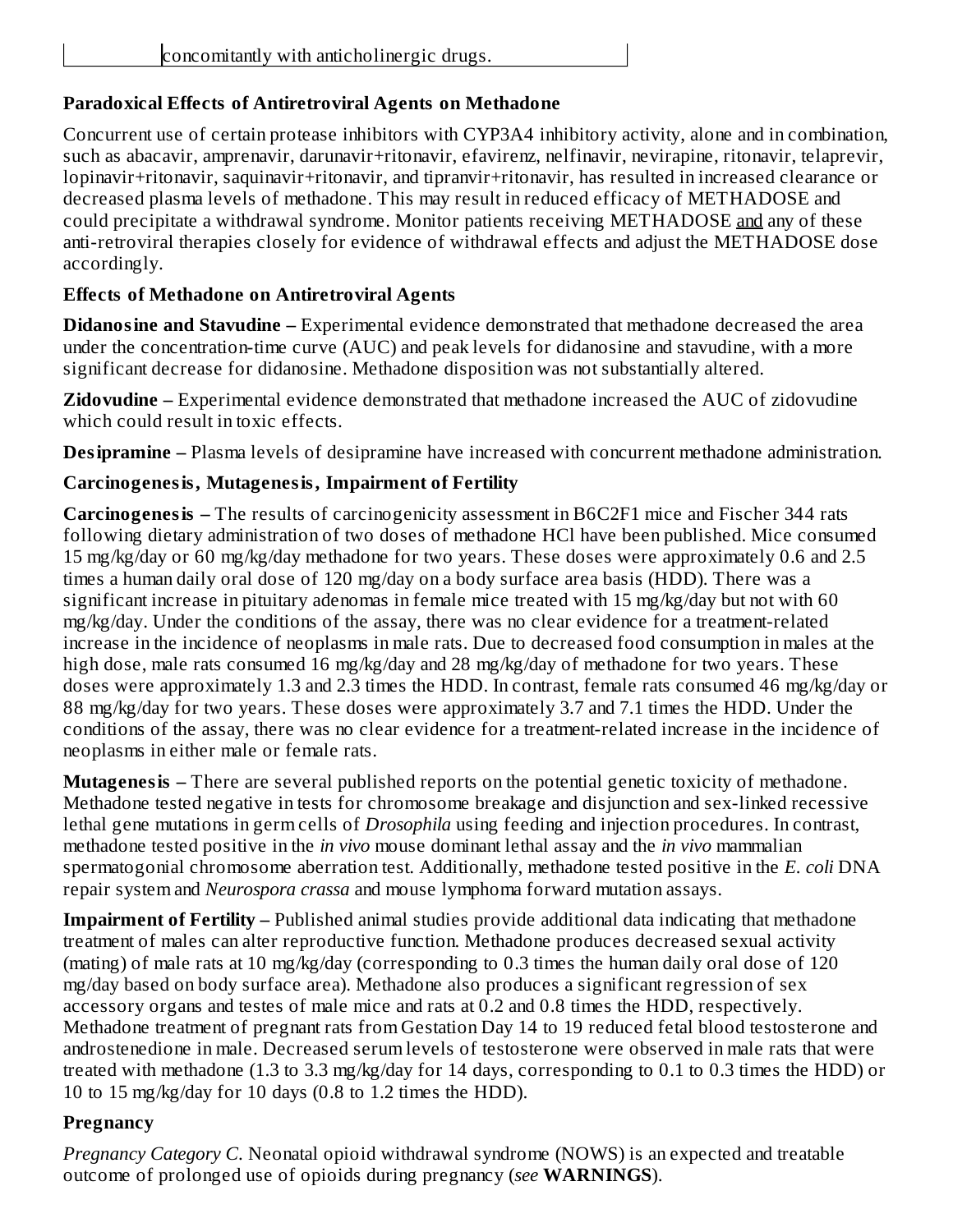There are no controlled studies of methadone use in pregnant women that can be used to establish safety. However, an expert review of published data on experiences with methadone use during pregnancy by the Teratogen Information System (TERIS) concluded that maternal use of methadone during pregnancy as part of a supervised, therapeutic regimen is unlikely to pose a substantial teratogenic risk (quantity and quality of data assessed as "limited to fair"). However, the data are insufficient to state that there is no risk (TERIS, last reviewed October, 2002). Pregnant women involved in methadone maintenance programs have been reported to have significantly improved prenatal care leading to significantly reduced incidence of obstetric and fetal complications and neonatal morbidity and mortality when compared to women using illicit drugs. Several factors complicate the interpretation of investigations of the children of women who take methadone during pregnancy. These include the maternal use of illicit drugs, other maternal factors such as nutrition, infection, and psychosocial circumstances, limited information regarding dose and duration of methadone use during pregnancy, and the fact that most maternal exposure appears to occur after the first trimester of pregnancy. Reported studies have generally compared the benefit of methadone to the risk of untreated addiction to illicit drugs.

Methadone has been detected in amniotic fluid and cord plasma at concentrations proportional to maternal plasma and in newborn urine at lower concentrations than corresponding maternal urine.

A retrospective series of 101 pregnant, opiate-dependent women who underwent inpatient opiate detoxification with methadone did not demonstrate any increased risk of miscarriage in the second trimester or premature delivery in the third trimester.

Several studies have suggested that infants born to narcotic-addicted women treated with methadone during all or part of pregnancy have been found to have decreased fetal growth with reduced birth weight, length, and/or head circumference compared to controls. This growth deficit does not appear to persist into later childhood. However, children born to women treated with methadone during pregnancy have been shown to demonstrate mild but persistent deficits in performance on psychometric and behavioral tests.

In published animal reproduction studies, methadone administered subcutaneously during the early gestational period produced neural tube defects (i.e., exencephaly and cranioschisis) in the hamster at doses 2 times the human daily oral dose of 120 mg/day on a mg/m<sup>2</sup> basis (HDD) and in mice at doses equivalent to the HDD. Administration of methadone to pregnant animals during organogenesis and through lactation resulted decreased litter size, pup mortality, decreased pup body weights, developmental delays, and long-term neurochemical changes in the brain of offspring which correlate with altered behavioral responses that persist through adulthood at exposures comparable to and less than the HDD. Administration of methadone to male rodents prior to mating with untreated females resulted in increased neonatal mortality and significant differences in behavioral tests in the offspring at exposures comparable to and less than the HDD (*see* **Data**). Based on animal data, advise pregnant women of the potential risk to a fetus.

Neonatal opioid withdrawal syndrome may occur in newborn infants of mothers who are receiving treatment with METHADOSE.

Neonatal opioid withdrawal syndrome presents as irritability, hyperactivity and abnormal sleep pattern, high pitched cry, tremor, vomiting, diarrhea, and/or failure to gain weight. Signs of neonatal withdrawal usually occur in the first days after birth. The duration and severity of neonatal opioid withdrawal syndrome may vary. Observe newborns for signs of neonatal opioid withdrawal syndrome and manage accordingly (*see* **WARNINGS, Neonatal Opioid Withdrawal Syndrome**).

Abnormal fetal nonstress tests (NSTs) have been reported to occur more frequently when the test is performed 1 to 2 hours after a maintenance dose of methadone in late pregnancy compared to controls.

### **Data**

**Animal Data**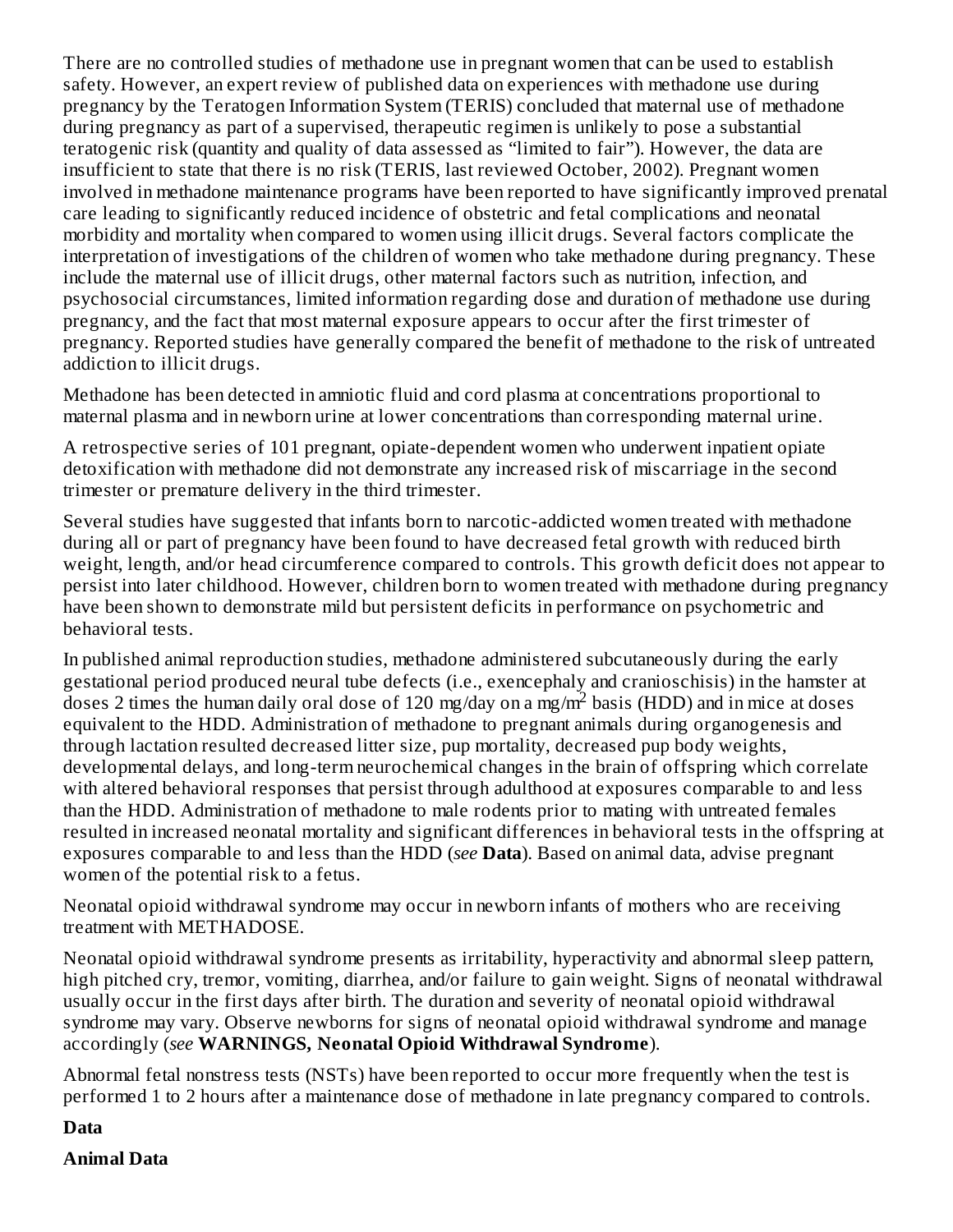Formal reproductive and developmental toxicology studies for methadone have not been conducted. Exposure margins for the following published study reports are based on a human daily dose (HDD) of 120 mg methadone using a body surface area comparison.

In a published study in pregnant hamsters, a single subcutaneous dose of methadone ranging from 31 mg/kg (2 times the HDD) to 185 mg/kg on Gestation Day 8 resulted in a decrease in the number of fetuses per litter and an increase in the percentage of fetuses exhibiting neural tube defects including exencephaly, cranioschisis, and "various other lesions." The majority of the doses tested also resulted in maternal death. In a study in pregnant mice, a single subcutaneous dose of 22 to 24 mg/kg methadone (approximately equivalent to the HDD) administered on Gestation Day 9 produced exencephaly in 11% of the embryos. In another study in pregnant mice, subcutaneous doses up to 28 mg/kg/day methadone (equivalent to the HDD) administered from Gestation Day 6 to 15 resulted in no malformations, but there were increased postimplantation loss and decreased live fetuses at 10 mg/kg/day or greater (0.4 times the HDD) and decreased ossification and fetal body weight at 20 mg/kg/day or greater (0.8 times the HDD). In a second study of pregnant mice dosed with subcutaneous doses up to 28 mg/kg/day methadone from Gestation Day 6 to 15, there was decreased pup viability, delayed onset of development of negative phototaxis and eye opening, increased righting reflexes at 5 mg/kg/day or greater (0.2 times the HDD), and decreased number of live pups at birth and decreased pup weight gain at 20 mg/kg/day or greater (0.8 times the HDD). No effects were reported in a study of pregnant rats and rabbits at oral doses up to 40 mg/kg (3 and 6 times, respectively, the HDD) administered from Gestation Days 6 to 15 and 6 to 18, respectively.

When pregnant rats were treated with intraperitoneal doses of 2.5, 5, or 7.5 mg/kg methadone from one week prior to mating, through gestation until the end of lactation period, 5 mg/kg or greater (0.4 times the HDD) methadone resulted in decreases in litter size and live pups born and 7.5 mg/kg (0.6 times the HDD) resulted in decreased birth weights. Furthermore, decreased pup viability and pup body weight gain at 2.5 mg/kg or greater (0.2 times the HDD) were noted during the preweaning period.

Additional animal data demonstrates evidence for neurochemical changes in the brains of offspring from methadone-treated pregnant rats, including changes to the cholinergic, dopaminergic, noradrenergic and serotonergic systems at doses below the HDD. Other animal studies have reported that prenatal and/or postnatal exposure to opioids including methadone alters neuronal development and behavior in the offspring including alterations in learning ability, motor activity, thermal regulation, nociceptive responses, and sensitivity to drugs at doses below the HDD. Treatment of pregnant rats subcutaneously with 5 mg/kg methadone from Gestation Day 14 to 19 (0.4 times the HDD) reduced fetal blood testosterone and androstenedione in males.

Published animal data have reported increased neonatal mortality in the offspring of male rodents that were treated with methadone at doses comparable to and less than the HDD for 1 to 12 days before and/or during mating (with more pronounced effects in the first 4 days). In these studies, the female rodents were not treated with methadone, indicating paternally-mediated developmental toxicity. Specifically, methadone administered to the male rat prior to mating with methadone-naïve females resulted in decreased weight gain in progeny after weaning. The male progeny demonstrated reduced thymus weights, whereas the female progeny demonstrated increased adrenal weights. Behavioral testing of these male and female progeny revealed significant differences in behavioral tests compared to control animals, suggesting that paternal methadone exposure can produce physiological and behavioral changes in progeny in this model. Examination of uterine contents of methadone-naïve female mice bred to methadone-treated male mice (once a day for three consecutive days) indicated that methadone treatment produced an increase in the rate of preimplantation deaths in all post-meiotic states at 1 mg/kg/day or greater (0.04 times the HDD). Chromosome analysis revealed a dose-dependent increase in the frequency of chromosomal abnormalities at 1 mg/kg/day or greater.

Studies demonstrated that methadone treatment of male rats for 21 to 32 days prior to mating with methadone-naïve females did not produce any adverse effects, suggesting that prolonged methadone treatment of the male rat resulted in tolerance to the developmental toxicities noted in the progeny. Mechanistic studies in this rat model suggest that the developmental effects of "paternal" methadone on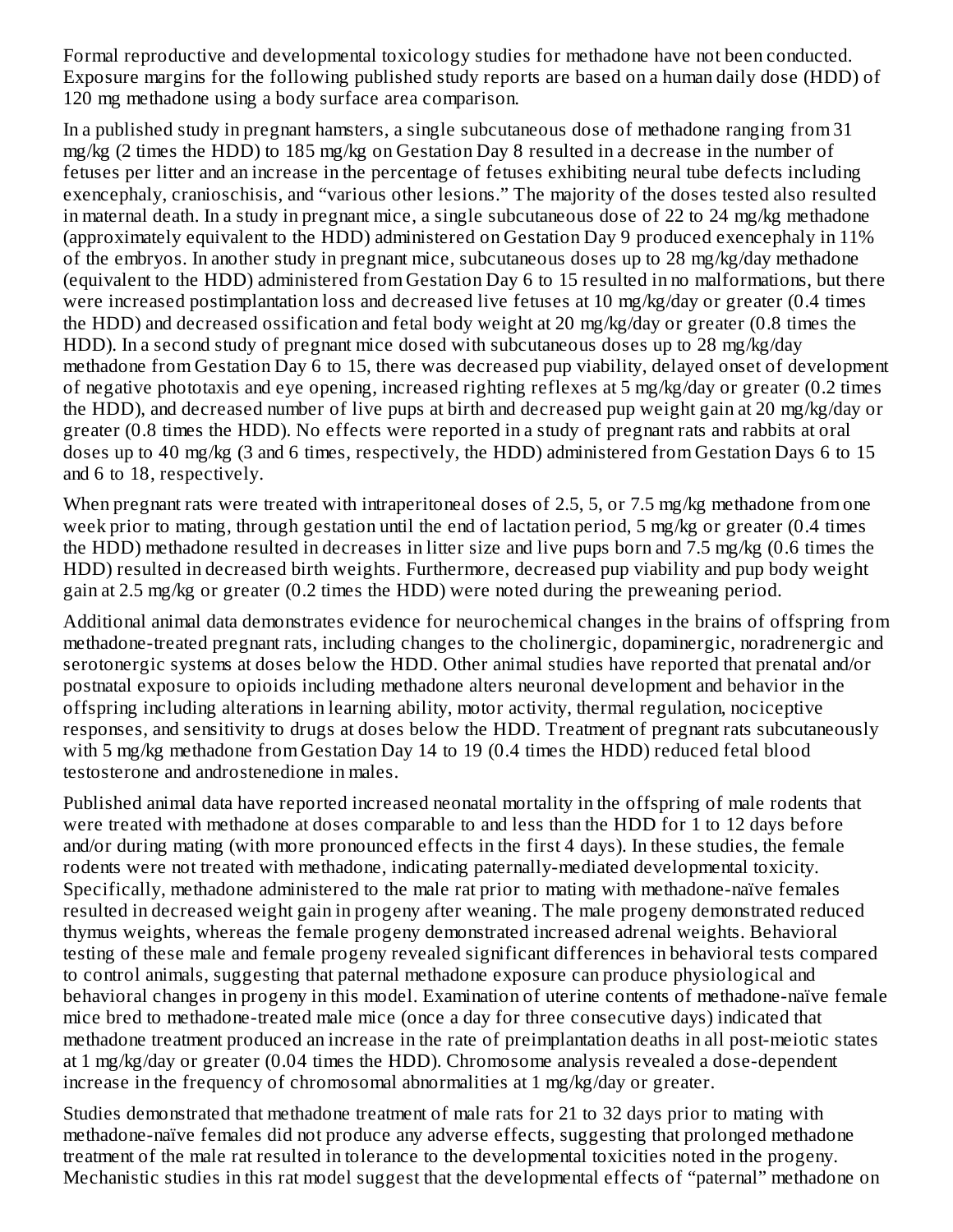the progeny appear to be due to decreased testosterone production. These animal data mirror the reported clinical findings of decreased testosterone levels in human males on methadone maintenance therapy for opioid addiction and in males receiving chronic intraspinal opioids.

## **Labor and Delivery**

As with all opioids, administration of this product to the mother shortly before delivery may result in some degree of respiratory depression in the newborn, especially if higher doses are used. Methadone is not recommended for obstetric analgesia because its long duration of action increases the probability of respiratory depression in the newborn. Narcotics with mixed agonist/antagonist properties should not be used for pain control during labor in patients chronically treated with methadone as they may precipitate acute withdrawal.

### **Lactation**

## **Risk Summary**

Based on two studies in 22 breastfeeding women maintained on methadone treatment, methadone was present in low levels in human milk, and did not show adverse reactions in breastfed infants. The developmental and health benefits of breastfeeding should be considered along with the mother's clinical need for methadone and any potential adverse effects on the breastfed child from the drug or from the underlying maternal condition.

## **Clinical Considerations**

Advise breastfeeding women taking methadone to monitor the infant for increased drowsiness and breathing difficulties.

## **Data**

In a study of ten breastfeeding women maintained on oral methadone doses of 10 to 80 mg/day, methadone concentrations from 50 to 570 mcg/L in milk were reported, which, in the majority of samples, were lower than maternal serum drug concentrations at steady state.

In a study of twelve breastfeeding women maintained on oral methadone doses of 20 to 80 mg/day, methadone concentrations from 39 to 232 mcg/L in milk were reported. Based on an average milk consumption of 150 mL/kg/day, an infant would consume approximately 17.4 mcg/kg/day, which is approximately 2 to 3% of the oral maternal dose. Methadone has been detected in very low plasma concentrations in some infants whose mothers were taking methadone.

There have been rare cases of sedation and respiratory depression in infants exposed to methadone through breast milk.

## **Females and Males of Reproductive Potential**

## **Infertility**

Chronic use of opioids may cause reduced fertility in females and males of reproductive potential. It is not known whether these effects on fertility are reversible (*see* **ADVERSE REACTIONS**). Reproductive function in human males may be decreased by methadone treatment. Reductions in ejaculate volume and seminal vesicle and prostate secretions have been reported in methadone-treated individuals. In addition, reductions in serum testosterone levels and sperm motility, and abnormalities in sperm morphology have been reported.

## **Pediatric Us e**

Safety and effectiveness in pediatric patients below the age of 18 years have not been established.

## **Geriatric Us e**

Clinical studies of methadone did not include sufficient numbers of subjects aged 65 and over to determine whether they respond differently compared to younger subjects. Other reported clinical experience has not identified differences in responses between elderly and younger patients. In general,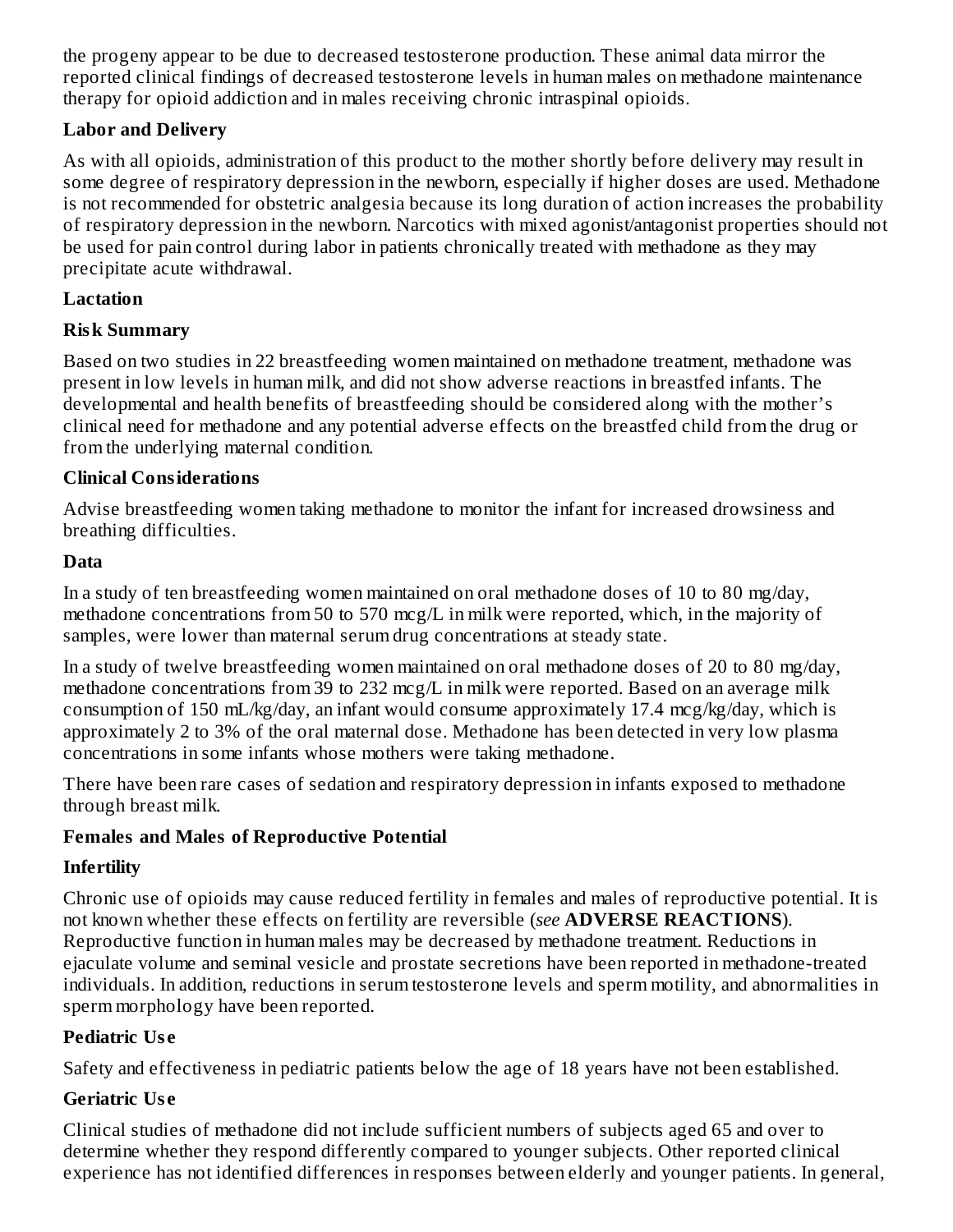dose selection for elderly patients should be cautious, usually starting at the low end of the dosing range, reflecting the greater frequency of decreased hepatic, renal, or cardiac function and of concomitant disease or other drug therapy.

Methadone is known to be substantially excreted by the kidney, and the risk of adverse reactions to this drug may be greater in patients with impaired renal function. Because elderly patients are more likely to have decreased renal function, care should be taken in dose selection, and it may be useful to monitor renal function.

#### **Hepatic Impairment**

The use of methadone has not been extensively evaluated in patients with hepatic insufficiency. Methadone is metabolized in the liver and patients with liver impairment may be at risk of accumulating methadone after multiple dosing. Start these patients on lower doses and titrate slowly while carefully monitoring for signs of respiratory and central nervous system depression.

#### **Renal Impairment**

The use of methadone has not been extensively evaluated in patients with renal insufficiency. Since unmetabolized methadone and its metabolites are excreted in urine to a variable degree, start these patients on lower doses and with longer dosing intervals and titrate slowly while carefully monitoring for signs of respiratory and central nervous system depression.

## **ADVERSE REACTIONS**

The major hazards of methadone are respiratory depression and, to a lesser degree, systemic hypotension. Respiratory arrest, shock, cardiac arrest, and death have occurred.

The most frequently observed adverse reactions include lightheadedness, dizziness, sedation, nausea, vomiting, and sweating. These effects seem to be more prominent in ambulatory patients. In such individuals, lower doses are advisable.

Other adverse reactions include the following: (listed alphabetically under each subsection)

**Body as a Whole –** asthenia (weakness), edema, headache

**Cardiovas cular** (*see* **WARNINGS, Cardiac Conduction Effects**) **–** arrhythmias, bigeminal rhythms, bradycardia, cardiomyopathy, ECG abnormalities, extrasystoles, flushing, heart failure, hypotension, palpitations, phlebitis, QT interval prolongation, syncope, T-wave inversion, tachycardia, torsade de pointes, ventricular fibrillation, ventricular tachycardia

**Digestive –** abdominal pain, anorexia, biliary tract spasm, constipation, dry mouth, glossitis

**Hematologic and Lymphatic –** reversible thrombocytopenia has been described in opioid addicts with chronic hepatitis

**Metabolic and Nutritional –** hypokalemia, hypomagnesemia, weight gain

**Nervous –** agitation, confusion, disorientation, dysphoria, euphoria, insomnia, seizures

**Respiratory –** pulmonary edema, respiratory depression (*see* **WARNINGS, Respiratory Depression**)

**Skin and Appendages –** pruritus, urticaria, other skin rashes, and rarely, hemorrhagic urticaria

**Special Sens es –** hallucinations, visual disturbances

**Urogenital –** amenorrhea, antidiuretic effect, reduced libido and/or potency, urinary retention or hesitancy

### **Postmarketing Experience**

The following adverse reactions have been identified during post-approval use of METHADOSE.

**Serotonin syndrome –** Cases of serotonin syndrome, a potentially life-threatening condition, have been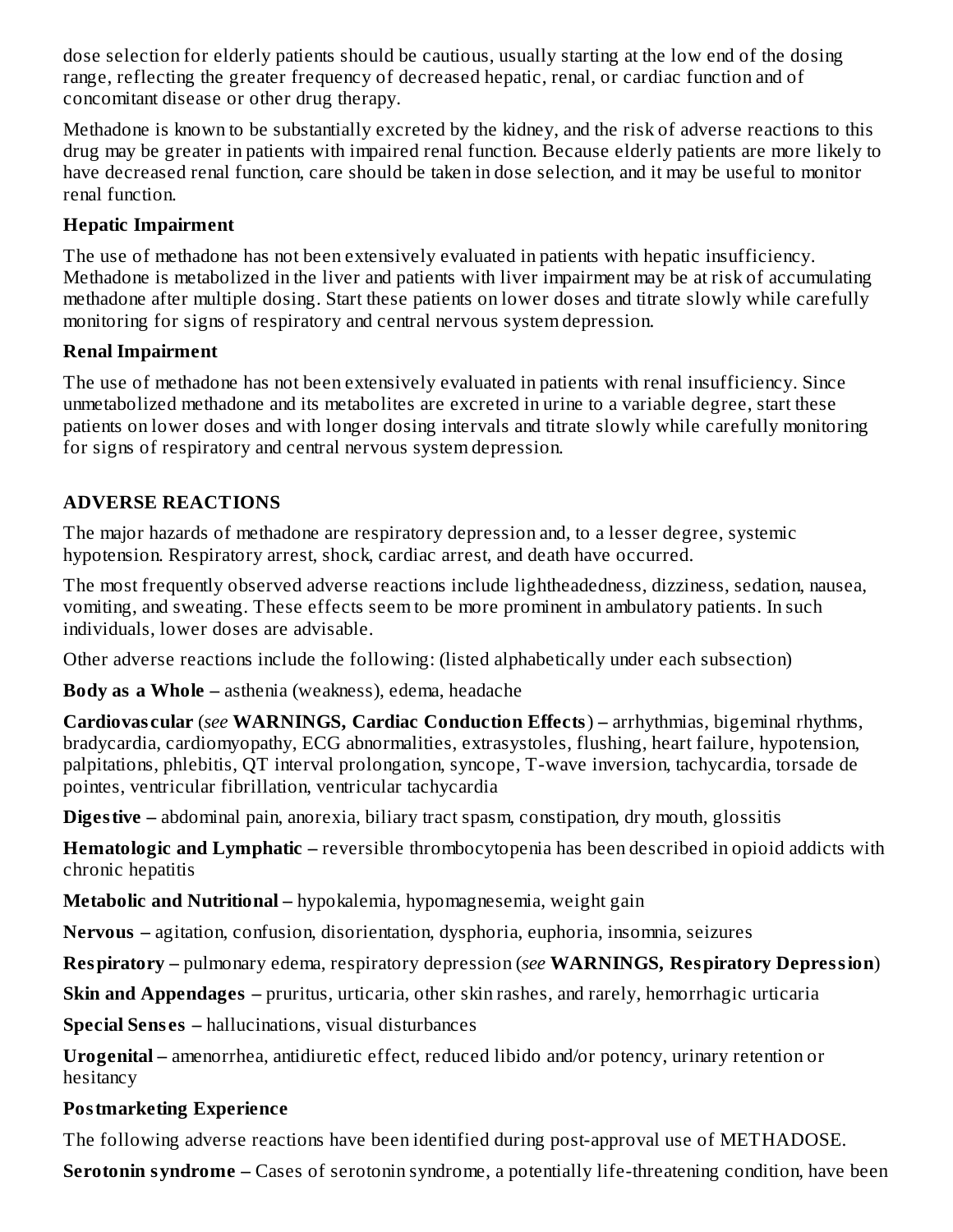reported during concomitant use of opioids with serotonergic drugs (*see* **WARNINGS** *and* **PRECAUTIONS, Drug Interactions**).

**Adrenal insufficiency –** Cases of adrenal insufficiency have been reported with opioid use, more often following greater than one month of use (*see* **WARNINGS**).

**Anaphylaxis –** Anaphylactic reaction has been reported with ingredients contained in METHADOSE (*see* **CONTRAINDICATIONS**).

**Androgen deficiency –** Cases of androgen deficiency have occurred with chronic use of opioids (*see* **CLINICAL PHARMACOLOGY**).

## **DRUG ABUSE AND DEPENDENCE**

METHADOSE contains methadone, a Schedule II opioid agonist. Schedule II opioid substances, which also include hydromorphone, morphine, oxycodone, and oxymorphone, have the highest potential for abuse and risk of fatal overdose due to respiratory depression. Methadone, like morphine and other opioids used for analgesia, has the potential for being abused and is subject to criminal diversion.

Abuse of METHADOSE poses a risk of overdose and death. This risk is increased with concurrent abuse of METHADOSE with alcohol and other substances. In addition, parenteral drug abuse is commonly associated with transmission of infectious disease such as hepatitis and HIV.

Because METHADOSE may be diverted for non-medical use, careful record keeping of ordering and dispensing information, including quantity and frequency is strongly advised.

Proper assessment of the patient, proper prescribing practices, periodic re-evaluation of therapy, and proper dispensing and storage are appropriate measures that help to limit abuse of opioid drugs.

METHADOSE, when used for the treatment of opioid addiction in detoxification or maintenance programs, may be dispensed only by opioid treatment programs certified by the Substance Abuse and Mental Health Services Administration (and agencies, practitioners or institutions by formal agreement with the program sponsor).

Neonatal opioid withdrawal syndrome (NOWS) is an expected and treatable outcome of prolonged use of opioids during pregnancy (*see* **WARNINGS, Neonatal Opioid Withdrawal Syndrome,** *and* **PRECAUTIONS, Pregnancy**).

Physical dependence can develop during chronic opioid therapy.

Both tolerance and physical dependence can develop during chronic opioid therapy. Tolerance is the need for increasing doses of opioids to maintain a defined effect (in the absence of disease progression or other external factors). Tolerance may occur to both the desired and undesired effects of drugs, and may develop at different rates for different effects. Physical dependence results in withdrawal symptoms after abrupt discontinuation or significant dose reduction of a drug. Withdrawal is also precipitated through the administration of drugs with opioid antagonist activity (e.g., naloxone, nalmefene) or mixed agonist/antagonist analgesics (e.g., pentazocine, butorphanol, nalbuphine), or partial agonists (e.g., buprenorphine). Physical dependence may not occur to a clinically significant degree until after several days to weeks of continued opioid usage. Physical dependence is expected during opioid agonist therapy of opioid addiction.

METHADOSE should not be abruptly discontinued (*see* **DOSAGE AND ADMINISTRATION**). If METHADOSE is abruptly discontinued in a physically dependent patient, a withdrawal syndrome may occur. Some or all of the following can characterize this syndrome: restlessness, lacrimation, rhinorrhea, yawning, perspiration, chills, myalgia, and mydriasis. Other symptoms also may develop, including irritability, anxiety, backache, joint pain, weakness, abdominal cramps, insomnia, nausea, anorexia, vomiting, diarrhea, or increased blood pressure, respiratory rate, or heart rate (*see* **DOSAGE ANDADMINISTRATION, Medically Supervis ed Withdrawal After a Period of Maintenance Treatment**).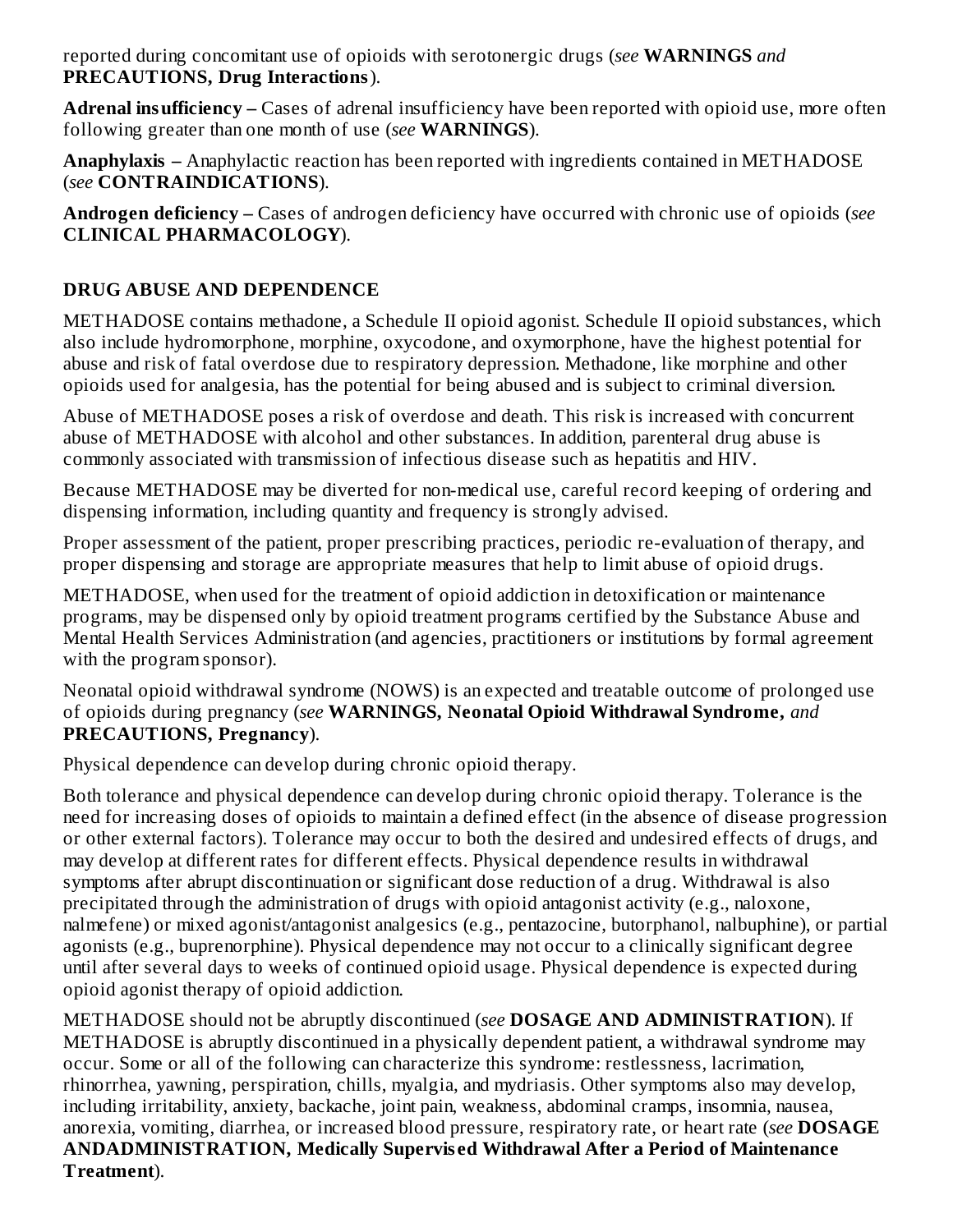#### **OVERDOSAGE**

#### **Clinical Pres entation**

Acute overdosage with methadone can be manifested by respiratory depression somnolence progressing to stupor or coma, skeletal-muscle flaccidity, cold and clammy skin, constricted pupils, and, in some cases, pulmonary edema, bradycardia, hypotension, partial or complete airway obstruction, atypical snoring, and death. Marked mydriasis rather than miosis may be seen with hypoxia in overdose situations*.* In severe overdosage, particularly by the intravenous route, apnea, circulatory collapse, cardiac arrest, and death may occur. There have been postmarketing literature cases of rhabdomyolysis with methadone overdose.

#### **Treatment of Overdos e**

In the case of overdose, priorities are the reestablishment of a patent and protected airway and institution of assisted or controlled ventilation, if needed. Employ other supportive measures (including oxygen and vasopressors) in the management of circulatory shock and pulmonary edema as indicated. Cardiac arrest or arrhythmias will require advanced life-support techniques.

The opioid antagonists, naloxone or nalmefene, are specific antidotes to respiratory depression resulting from opioid overdose. For clinically significant respiratory or circulatory depression secondary to methadone overdose, administer an opioid antagonist. Opioid antagonists should not be administered in the absence of clinically significant respiratory or circulatory depression secondary to methadone overdose.

The physician must remember that methadone is a long-acting depressant (36 to 48 hours), whereas opioid antagonists act for much shorter periods (one to three hours). Because the duration of opioid reversal is expected to be less than the duration of action of methadone, carefully monitor the patient until spontaneous respiration is reliably established. If the response to an opioid antagonist is suboptimal or only brief in nature, administer additional antagonist as directed by the product's prescribing information.

In an individual physically dependent on opioids, the administration of the usual dose of an opioid antagonist will precipitate an acute withdrawal syndrome. The severity of the withdrawal symptoms experienced will depend on the degree of physical dependence and the dose of the antagonist administered. If a decision is made treat serious respiratory depression in the physically dependent patient, administration of the antagonist should be initiated with care and by titration with smaller than usual doses of the antagonist.

### **DOSAGE AND ADMINISTRATION**

#### **Conditions for Distribution and Us e of Methadone Products for the Treatment of Opioid Addiction**

Code of Federal Regulations, Title 42, Sec 8.

Methadone products when used for the treatment of opioid addiction in detoxification or maintenance programs, shall be dispensed only by opioid treatment programs (and agencies, practitioners or institutions by formal agreement with the program sponsor) certified by the Substance Abuse and Mental Health Services Administration and approved by the designated state authority. Certified treatment programs shall dispense and use methadone in oral form only and according to the treatment requirements stipulated in the Federal Opioid Treatment Standards (42 CFR 8.12). See below for important regulatory exceptions to the general requirement for certification to provide opioid agonist treatment.

Failure to abide by the requirements in these regulations may result in criminal prosecution, seizure of the drug supply, revocation of the program approval, and injunction precluding operation of the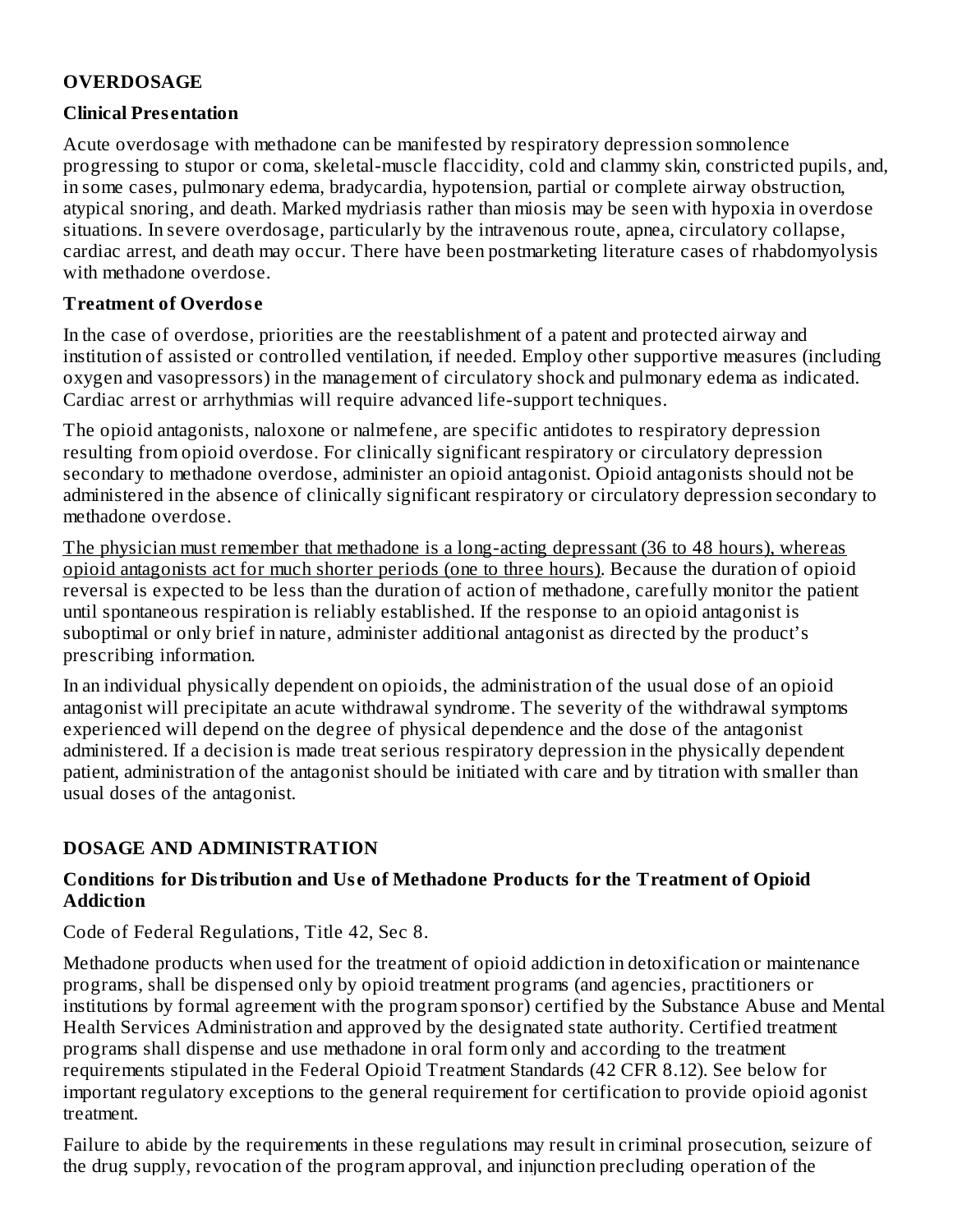program.

Regulatory Exceptions To The General Requirement For Certification To Provide Opioid Agonist **Treatment** 

During inpatient care, when the patient was admitted for any condition other than concurrent opioid addiction (pursuant to 21 CFR 1306.07(c)), to facilitate the treatment of the primary admitting diagnosis.

During an emergency period of no longer than 3 days while definitive care for the addiction is being sought in an appropriately licensed facility (pursuant to 21 CFR 1306.07(b)).

## **Important General Information**

Consider the following important factors that differentiate methadone from other opioids:

- The peak respiratory depressant effect of methadone occurs later and persists longer than its peak pharmacologic effect.
- A high degree of opioid tolerance does not eliminate the possibility of methadone overdose, iatrogenic or otherwise. Deaths have been reported during conversion to methadone from chronic, high-dose treatment with other opioid agonists and during initiation of methadone treatment of addiction in subjects previously abusing high doses of other opioid agonists.
- There is high interpatient variability in absorption, metabolism, and relative analgesic potency. Population-based conversion ratios between methadone and other opioids are not accurate when applied to individuals.
- With repeated dosing, methadone is retained in the liver and then slowly released, prolonging the duration of potential toxicity.
- Steady-state plasma concentrations are not attained until 3 to 5 days after initiation of dosing.
- METHADOSE has a narrow therapeutic index, especially when combined with other drugs.

## **Induction/Initial Dosing for Detoxification and Maintenance Treatment of Opioid Addiction**

For detoxification and maintenance of opiate dependence, methadone should be administered in accordance with the treatment standards cited in 42 CFR Section 8.12, including limitations on unsupervised administration.

The initial methadone dose should be administered, under supervision, when there are no signs of sedation or intoxication, and the patient shows symptoms of withdrawal. Initially, a single dose of 20 to 30 mg of methadone will often be sufficient to suppress withdrawal symptoms. The initial dose should not exceed 30 mg.

If same-day dosing adjustments are to be made, the patient should be asked to wait 2 to 4 hours for further evaluation, when peak levels have been reached. An additional 5 to 10 mg of methadone may be provided if withdrawal symptoms have not been suppressed or if symptoms reappear.

The total daily dose of methadone on the first day of treatment should not ordinarily exceed 40 mg. Dose adjustments should be made over the first week of treatment based on control of withdrawal symptoms at the time of expected peak activity (e.g., 2 to 4 hours after dosing). Dose adjustment should be cautious; deaths have occurred in early treatment due to the cumulative effects of the first several days' dosing. Patients should be reminded that the dose will "hold" for a longer period of time as tissue stores of methadone accumulate.

Initial doses should be lower for patients whose tolerance is expected to be low at treatment entry. Loss of tolerance should be considered in any patient who has not taken opioids for more than 5 days. Initial doses should not be determined by previous treatment episodes or dollars spent per day on illicit drug use.

During the induction phase of methadone maintenance treatment, patients may show typical withdrawal symptoms, which should be differentiated from methadone-induced side effects. They may exhibit some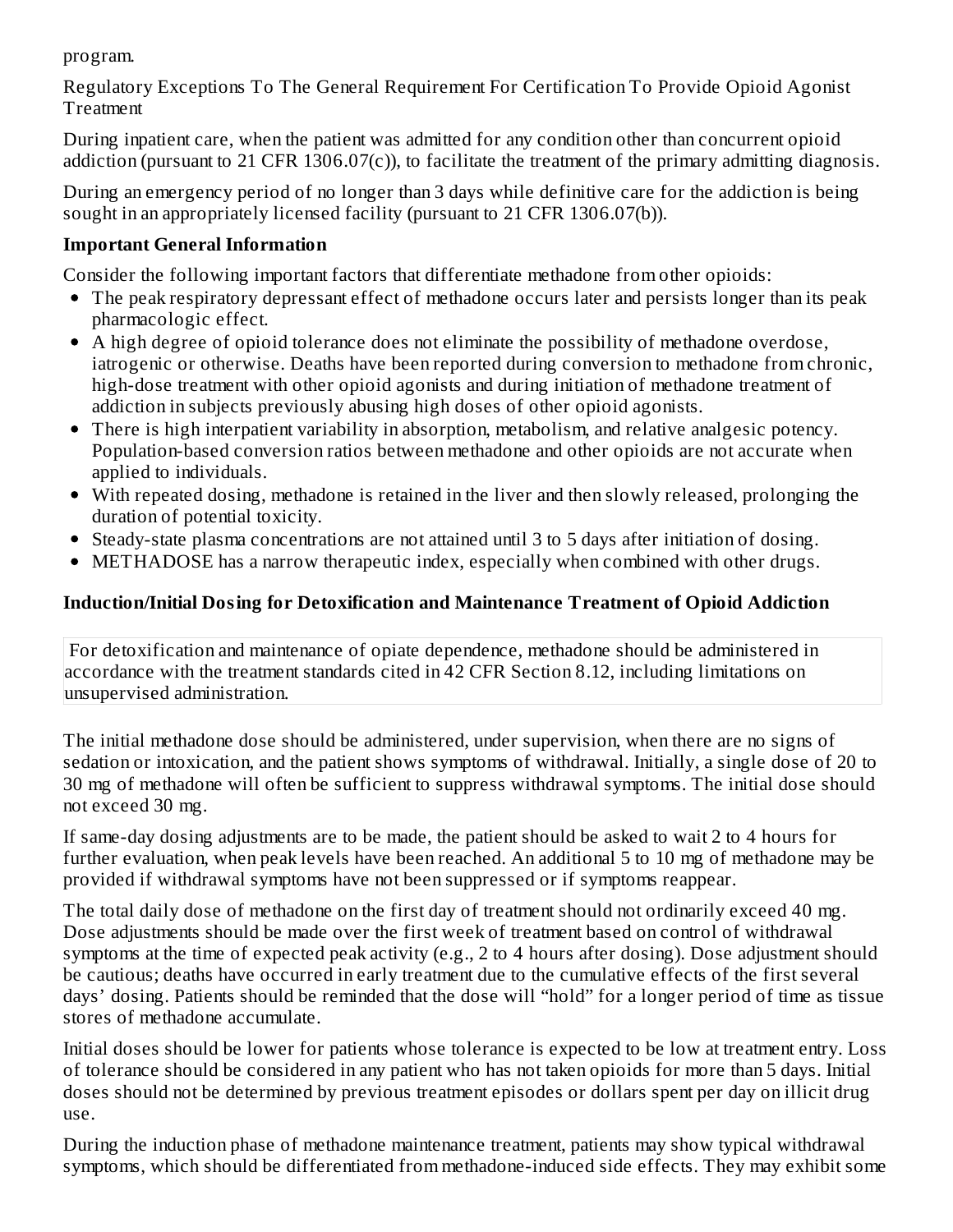or all of the following signs and symptoms associated with acute withdrawal from heroin or other opiates: lacrimation, rhinorrhea, sneezing, yawning, excessive perspiration, goose-flesh, fever, chilliness alternating with flushing, restlessness, irritability, weakness, anxiety, depression, dilated pupils, tremors, tachycardia, abdominal cramps, body aches, involuntary twitching and kicking movements, anorexia, nausea, vomiting, diarrhea, intestinal spasms, and weight loss.

#### **Short-Term Detoxification**

For patients preferring a brief course of stabilization followed by a period of medically supervised withdrawal, it is generally recommended that the patient be titrated to a total daily dose of about 40 mg in divided doses to achieve an adequate stabilizing level. Stabilization can be continued for 2 to 3 days, after which the dose of methadone should be gradually decreased. The rate at which methadone is decreased should be determined separately for each patient. The dose of methadone can be decreased on a daily basis or at 2-day intervals, but the amount of intake should remain sufficient to keep withdrawal symptoms at a tolerable level. In hospitalized patients, a daily reduction of 20% of the total daily dose may be tolerated. In ambulatory patients, a somewhat slower schedule may be needed.

## **Titration and Maintenance Treatment of Opioid Dependence**

Patients in maintenance treatment should be titrated to a dose at which opioid symptoms are prevented for 24 hours, drug hunger or craving is reduced, the euphoric effects of self-administered opioids are blocked or attenuated, and the patient is tolerant to the sedative effects of methadone. Most commonly, clinical stability is achieved at doses between 80 to 120 mg/day. During prolonged administration of methadone, monitor patients for persistent constipation and manage accordingly.

## **Medically Supervis ed Withdrawal After a Period of Maintenance Treatment**

There is considerable variability in the appropriate rate of methadone taper in patients choosing medically supervised withdrawal from methadone treatment. It is generally suggested that dose reductions should be less than 10% of the established tolerance or maintenance dose, and that 10- to 14 day intervals should elapse between dose reductions. Apprise patients of the high risk of relapse to illicit drug use associated with discontinuation of methadone maintenance treatment.

## **Risk of Relaps e in Patients on Methadone Maintenance Treatment of Opioid Addiction**

Abrupt opioid discontinuation can lead to development of opioid withdrawal symptoms (*see* **DRUG ABUSE AND DEPENDENCE**). Opioid withdrawal symptoms have been associated with an increased risk of relapse to illicit drug use in susceptible patients.

### **Considerations for Management of Acute Pain During Methadone Maintenance Treatment**

Patients in methadone maintenance treatment for opioid dependence who experience physical trauma, postoperative pain or other acute pain cannot be expected to derive analgesia from their existing dose of methadone. Such patients should be administered analgesics, including opioids, in doses that would otherwise be indicated for non-methadone-treated patients with similar painful conditions. When opioids are required for management of acute pain in methadone maintenance patients, somewhat higher and/or more frequent doses will often be required than would be the case for non-tolerant patients due to the opioid tolerance induced by methadone.

### **Dosage Adjustment During Pregnancy**

Methadone clearance may be increased during pregnancy. During pregnancy, a woman's methadone dose may need to be increased or the dosing interval decreased. Methadone should be used in pregnancy only if the potential benefit justifies the potential risk to the fetus (*see* **CLINICAL PHARMACOLOGY, Pharmacokinetics, Specific Populations,** *and* **PRECAUTIONS, Pregnancy**).

## **HOW SUPPLIED**

 $METHADOSE^{TM}$  Oral Concentrate (methadone hydrochloride oral concentrate USP) 10 mg per mL is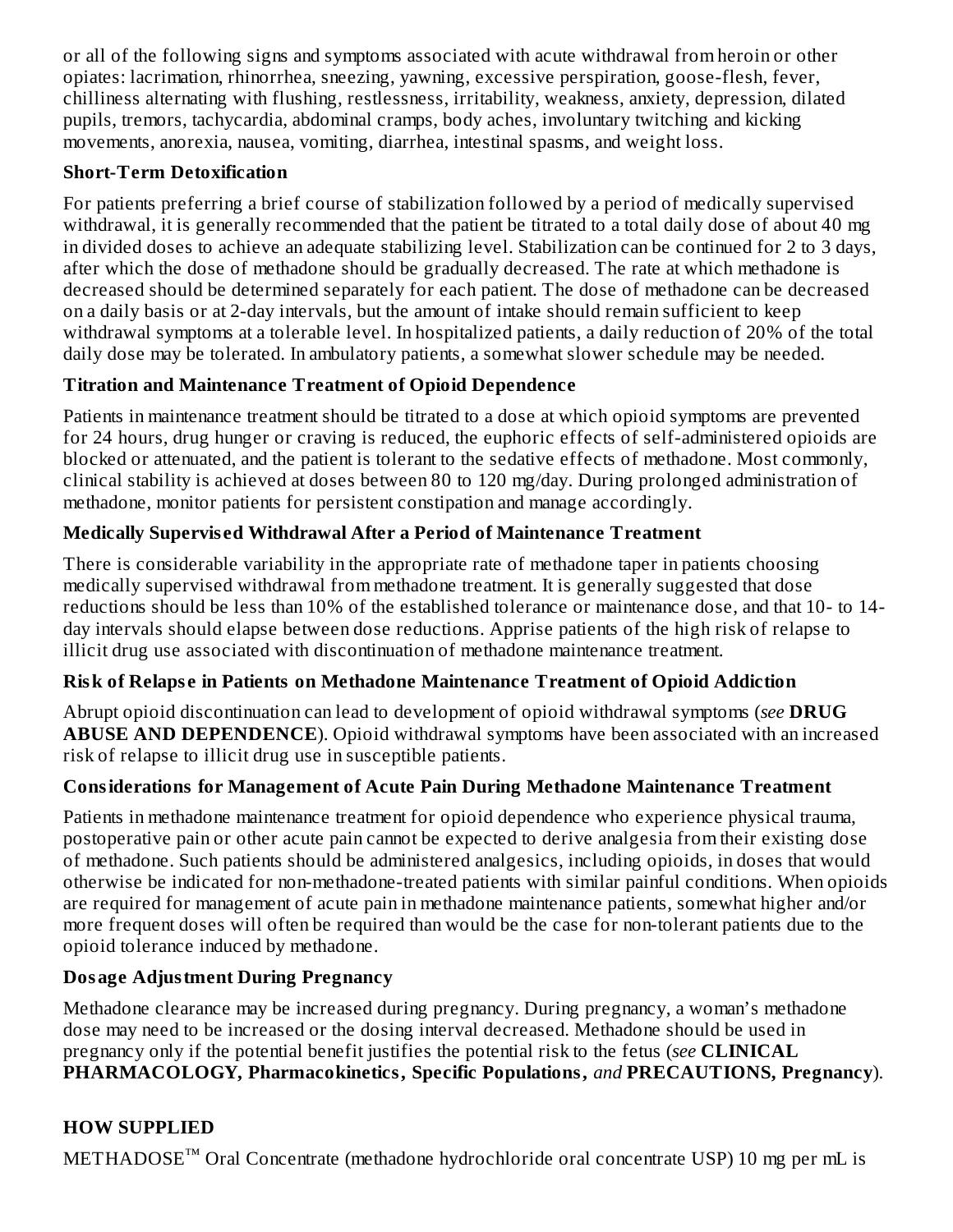supplied as a red, cherry flavored liquid concentrate.

1 Liter Bottle……………NDC 0406-0527-10 15 Liter Bottle..…………NDC 0406-0527-15

 $\mathrm{METHADOSE}^{\mathrm{TM}}$  Sugar-Free Oral Concentrate (methadone hydrochloride oral concentrate USP) 10 mg per mL is supplied as a dye-free, sugar-free, unflavored liquid concentrate.

1 Liter Bottle……………NDC 0406-8725-10 15 Liter Bottle..…………NDC 0406-8725-15

Dispense in tight containers, protected from light. Store at 20° to 25°C (68° to 77°F) [see USP Controlled Room Temperature].

Mallinckrodt, the "M" brand mark, the Mallinckrodt Pharmaceuticals logo and other brands are trademarks of a Mallinckrodt company.

© 2018 Mallinckrodt.

SpecGx LLC Webster Groves, MO 63119 USA

Made in USA

#### **DISTRIBUTED BY:**

ATLANTIC BIOLOGICALS CORP.

20101 N.E 16TH PLACE

MIAMI, FL 33179

#### **PACKAGE LABEL - PRINCIPAL DISPLAY PANEL - Methodos e™ Oral Concentrate 1 Liter Bottle Label**

NDC 17856-0526-1

NDC 17856-0526-2

Methadose™ Oral Concentrate (methadone hydrochloride oral concentrate USP)

CII

10 mg per mL

Each milliliter contains: Methadone Hydrochloride ............................. 10 mg

Methadose™ also contains Artificial Cherry Flavor, Citric Acid, FD&C Red 40, D&C Red 33, Methylparaben, Poloxamer 407, Propylene Glycol, Propylparaben, Purified Water, Sodium Citrate and Sucrose.

Rx only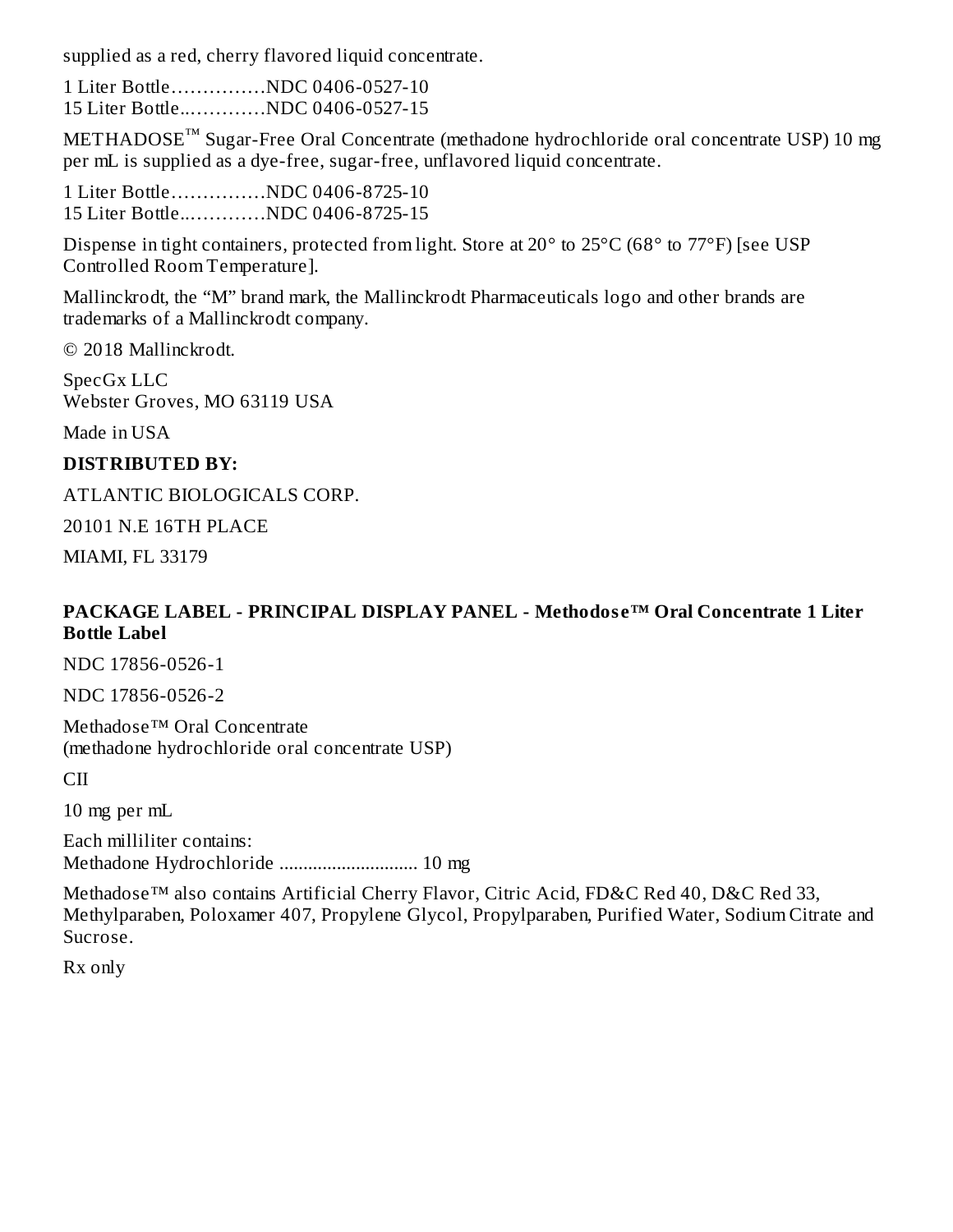# $\mathbb{G}% _{n}$

#### 17856-0526-01 **LICXUESE** METHADONE HCL (METHADOSE<sup>TM</sup>) ORAL CONCENTRATE 5 MG/0.5 ML

43

See package insert for indications and dosage schedule

Store at 20° to 25°C (68° to 77°F)[see USP Controlled Room Temperature). \*\*\*\* Keep this and all Medication out of the reach of children

#### 17856-0526-01 METHADOSE™

Dosage: 0.5 ML

CII

Qty: 60 Syringes



S/N: 00000000000001 Exp: 11/14/19 Lot: 000000



Packaged by: Unit Dose Solutions Morrisville, NC 27560

Distributed by: AtlanticBiologicals Corp, Miami FI 33179

#### Call to Reorder: 800.509.7592

**CUT ME OFF** 

PKG BY: UDS, MORRISVILLE, NC 27860 **OIST BY: ATLANTIC BIOLOGICAL** 



MFG BY: MALLINCKRODT<br>MFG LOT: XXXXXXXXXX **UDS LOT# XXXXXX** 

METHADOSE Oral Concentrate (Methadone HcL)  $\left(\begin{matrix} \blacksquare \\ \blacksquare \end{matrix}\right)$ EXP: XX/XX/XXXX DELIVERS 0.6mL

## METHADOSE™ Oral Concentrate

## (METHADONE HYDROCHLORIDE

#### Oral Concentrate USP)

#### 5 mg per 0.5 mL ORAL SYRINGE

DELIVERS 0.5 mL

EXP: XX/XX/XXXX UDS-RAL LOT #: XXXXXX DIST. BY: MALLINCKRODT MFG LOT: XXXXXXX

## **Distributed by Atlantic Biologicals**



6052601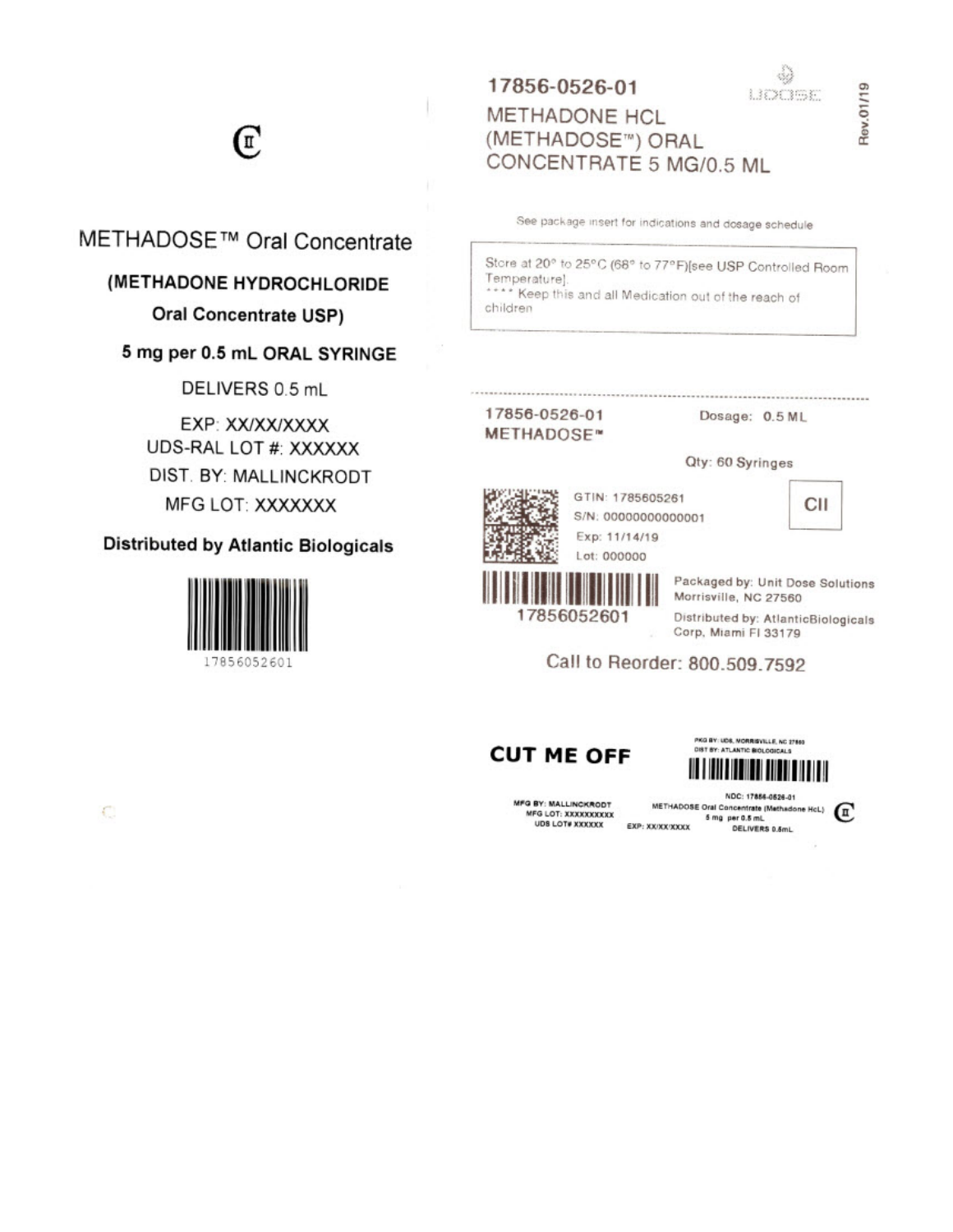#### 17856-0526-02 LIOUSE METHADONE HCL (METHADOSE<sup>TM</sup>) ORAL CONCENTRATE 10 MG/ ML

Rev.01/19

4

## METHADOSE<sup>™</sup> Oral Concentrate

╓

## (METHADONE HYDROCHLORIDE

#### Oral Concentrate USP)

#### 10 mg per mL ORAL SYRINGE

DELIVERS 1 mL

## EXP: XX/XX/XXXX UDS-RAL LOT #: XXXXXX DIST. BY: MALLINCKRODT MFG LOT: XXXXXXX

#### **Distributed by Atlantic Biologicals**

¥

ó.

 $\bar{1}$ 

x

Ċ



See package insert for indications and dosage schedule

Store at 20° to 25°C (68° to 77°F)[see USP Controlled Room Temperature]. \*\*\*\* Keep this and all Medication out of the reach of children

GTIN: 1785605262

Lot: 000000

17856052602

S/N: 00000000000002 Exp: 11/14/19

#### 17856-0526-02 METHADOSE<sup>®</sup>

Dosage: 1 ml

Qty: 60 Syringes



Packaged by: Unit Dose Solutions Morrisville, NC 27560

Distributed by: AtlanticBlologicals Corp. Miami FI 33179

Call to Reorder: 800.509.7592





**MFG BY: MALLINCKROOT** MFG LOT: XXXXXXXXXX<br>UDS LOT# XXXXXXX

NDC: 17856-0526-02 METHADOSE Oral Concertrate (Methadone HcL) 10 mg per mL EXP: XX/XX/XXXX DELIVERS 1 mL

v

| <b>METHADOSE</b>                       |                                   |                     |                          |                                   |          |  |
|----------------------------------------|-----------------------------------|---------------------|--------------------------|-----------------------------------|----------|--|
| methadone hydrochloride concentrate    |                                   |                     |                          |                                   |          |  |
|                                        |                                   |                     |                          |                                   |          |  |
| <b>Product Information</b>             |                                   |                     |                          |                                   |          |  |
| <b>Product Type</b>                    | <b>HUMAN</b><br>PRESCRIPTION DRUG | Item Code (Source)  |                          | NDC:17856-<br>0526(NDC:0406-0527) |          |  |
| <b>Route of Administration</b>         | ORAL                              | <b>DEA Schedule</b> |                          | $\rm CII$                         |          |  |
|                                        |                                   |                     |                          |                                   |          |  |
| <b>Active Ingredient/Active Moiety</b> |                                   |                     |                          |                                   |          |  |
| <b>Ingredient Name</b>                 |                                   |                     | <b>Basis of Strength</b> |                                   | Strength |  |